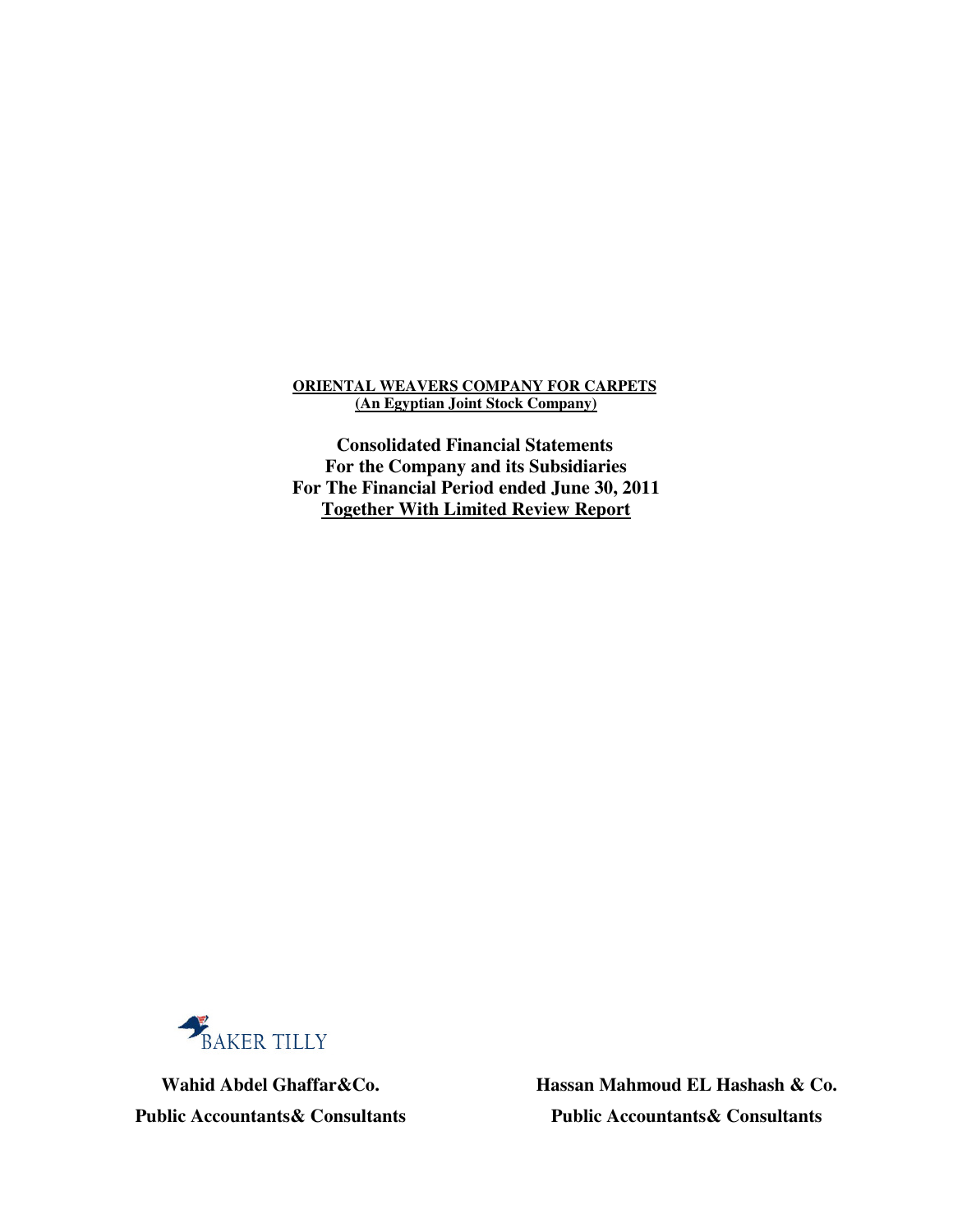### **Oriental Weavers Company for Carpets (An Egyptian Joint Stock Company) As of March 31,2011 Consolidated Financial Position for the company and it's subsidiaries**

|                                                                     | <b>Note</b> | 30/6/2011     | 31/12/2011    |
|---------------------------------------------------------------------|-------------|---------------|---------------|
|                                                                     | <u>No.</u>  | LE            | LE            |
| <b>Long Term Assets</b>                                             |             | 1 592 332 605 | 1618219287    |
| Fixed assets(net)                                                   | (5)         | 612 571 655   | 533 317 462   |
| Projects in progress                                                | (6)         |               |               |
| Investments in subsidiaries companies                               | (7)         | 39 997 000    | 39 997 000    |
| Available for sale investments                                      | (8)         | 82 805 501    | 82 805 501    |
| Paid under purchase available for sale investments                  | (8)         | 19 901 250    | 19 901 250    |
| Goodwill                                                            | (9)         | 696 835 970   | 696 835 970   |
| Deferred tax assets                                                 | (24)        | 3685614       | 3722830       |
| <b>Total Long-term assets</b>                                       |             | 3 048 129 595 | 2 994 799 300 |
| <b>Current Assets</b>                                               |             |               |               |
| Inventory                                                           | (10)        | 1821043687    | 1 588 525 910 |
| Trades & notes receivable                                           |             | 826 604 163   | 805 653 189   |
| Debitors and other debit accounts                                   | (11)        | 160 773 646   | 137 691 150   |
| Cash & Cash equivalent                                              | (12)        | 331 375 962   | 531 048 585   |
| <b>Total current assets</b>                                         |             | 3 139 797 458 | 3 062 918 834 |
| <b>Current Liabilities</b>                                          |             |               |               |
| Provisions                                                          | (13)        | 76 079 244    | 77 462 650    |
| <b>Banks-Credit accounts</b>                                        | (14)        | 1 429 740 702 | 1 274 412 220 |
| Long term liabilities-Current portions                              | (23)        | 260 598 308   | 264 184 502   |
| Suppliers & notes payable                                           |             | 788 522 579   | 702 227 775   |
| Dividends payable                                                   |             | 32 372 208    | 2 027 716     |
| Creditors & other credit accounts                                   | (15)        | 159 059 347   | 157 600 152   |
| <b>Total Current liabilities</b>                                    |             | 2746372388    | 2 477 915 015 |
| <b>Working Capital</b>                                              |             | 393 425 070   | 585 003 819   |
| <b>Total Investment to be Financed as follows:</b>                  |             | 3 441 554 665 | 3 579 803 119 |
| <b>Shareholder's equity</b>                                         |             |               |               |
| Issued and paid up capital                                          | (16)        | 450 000 000   | 450 000 000   |
| Reserves                                                            | (17)        | 1 365 899 643 | 1 348 588 335 |
| Unrealized gain from available for sales investment                 |             | 451 625       | 451 625       |
| Retained earnings                                                   |             | 627 619 417   | 522 324 777   |
| Net profit for the period/year                                      |             | 135 661 010   | 322 140 942   |
| Exchange differences arising on translation of financial statements |             | 188 007 534   | 144 348 965   |
| Treasury stocks                                                     | (26)        | (14596505)    | (14596505)    |
| Total equity attributable to equity holders of the parent           |             | 2753042724    | 2773 258 139  |
| Minority interest                                                   | (18)        | 204 188 991   | 219 982 451   |
| <b>Share holder's equity</b>                                        |             | 2 957 231 715 | 2 993 240 590 |
|                                                                     |             |               |               |
| <b>Long-term liabilities</b><br>Long term loans                     | (19)        | 482 975 187   | 582 341 572   |
| Deferred sales taxes installments                                   | (20)        | 239 195       | 478 393       |
| Housing and Development Bank loan                                   | (21)        | 590 384       | 726 533       |
| Creditors-Purchase of fixed assets                                  | (22)        | 518 184       | 3 016 031     |
| <b>Total long term liabilities</b>                                  |             | 484 322 950   | 586 562 529   |
| Total shareholder's equity & long term liabilities                  |             | 3 441 554 665 | 3 579 803 119 |
|                                                                     |             |               |               |

Limited Review attached. The accompanying notes from No.(1) to No.(31) form an integral part of these consolidated financial statements.

Chairman & CEO

CFO & Board Member

Salah Abdel Aziz Abdel Moteleb

Mohamed Kattary Abdallah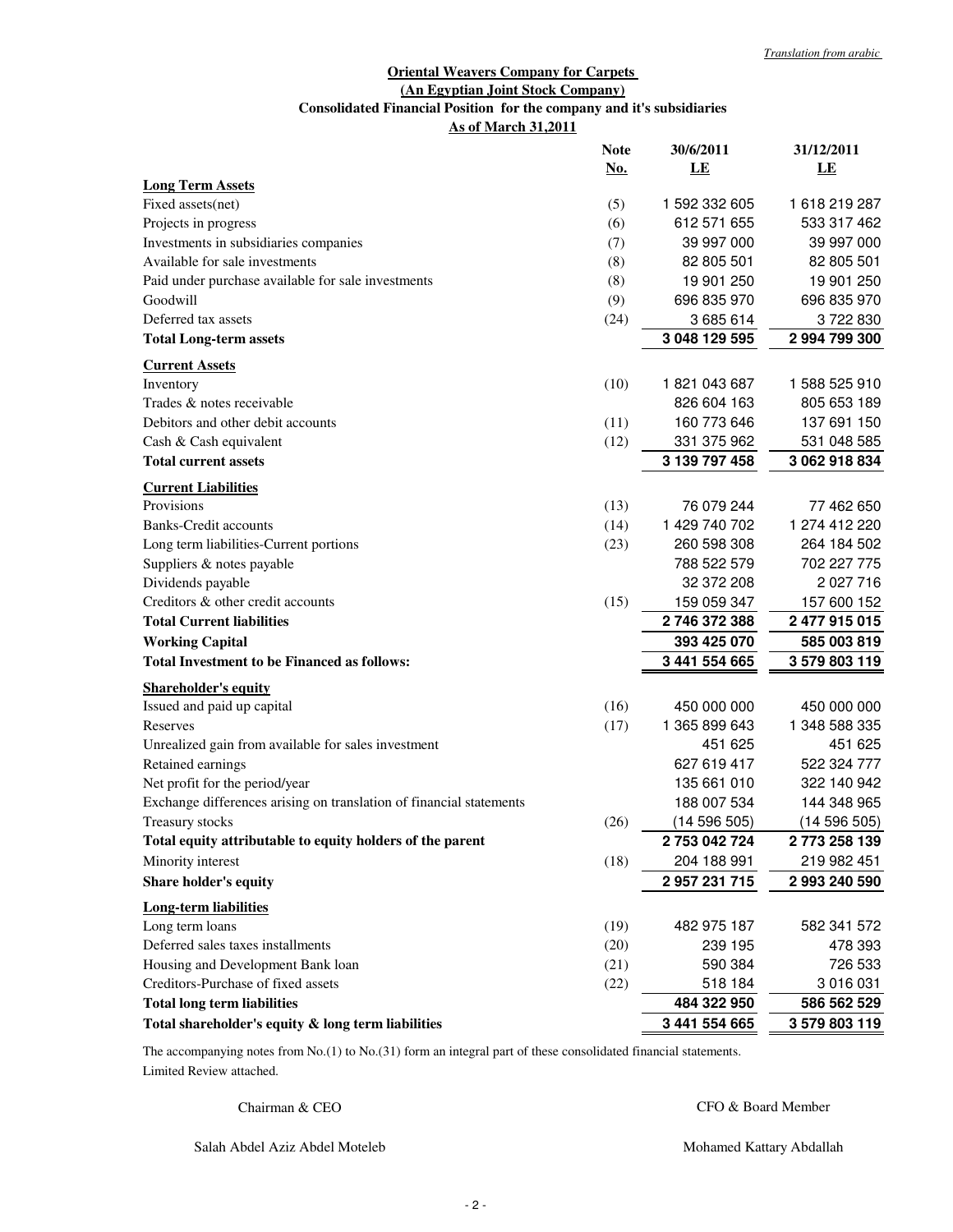*Translation from arabic*

#### **Oriental Weavers Company for Carpets**

#### **(An Egyptian Joint Stock Company)**

#### **Consolidated Income statement for the company and it's subsidiaries**

#### **For the financial period ended June 30,2011**

|                                             |            | From 1/4/2011  | From 1/1/2011    | From 1/4/2010 | From 1/1/2010  |
|---------------------------------------------|------------|----------------|------------------|---------------|----------------|
|                                             | Note       | To 30/6/2011   | To 30/6/2011     | To 30/6/2010  | To 30/6/2010   |
|                                             | <u>No.</u> | LE             | $L\underline{E}$ | LE            | LE             |
| Net sales                                   |            | 1,132,041,039  | 2,097,946,138    | 973,005,718   | 1,888,168,442  |
| Less:                                       |            |                |                  |               |                |
| Cost of sales                               |            | 1,059,863,430  | 1,905,246,872    | 879,952,313   | 1,665,967,431  |
| <b>Gross profit</b>                         |            | 72,177,609     | 192,699,266      | 93,053,405    | 222,201,011    |
| Less:                                       |            |                |                  |               |                |
| Distribution expenses                       |            | 8,738,197      | 16,851,855       | 8,559,813     | 15,649,448     |
| General & Administrative expenses           |            | 20,688,920     | 39,941,872       | 17,872,303    | 36,097,238     |
| Formated provisions & Impairment            |            |                |                  | 450,732       | 1,371,693      |
|                                             |            | 29,427,117     | 56,793,727       | 26,882,848    | 53,118,379     |
| Net income from operation activities        |            | 42,750,492     | 135,905,539      | 66,170,557    | 169,082,632    |
| Add $/$ (Less):                             |            |                |                  |               |                |
| Investment income                           |            |                |                  | 3,502,500     | 3,502,500      |
| <b>Interest Income</b>                      |            | 3,262,036      | 8,461,293        | 1,256,984     | 5,468,895      |
| Other revenues                              |            | 54,609,906     | 75,834,897       | 37,064,900    | 54,003,476     |
| Capital Gain                                |            |                |                  | 1,305,573     | 1,322,063      |
| Financing expenses                          |            | (20, 554, 628) | (36,988,443)     | (22255570)    | (43723816)     |
| Foreign exchange differences                |            | (8,782,278)    | (22,672,646)     | (14,329,657)  | (9,088,666)    |
|                                             |            | 28,535,036     | 24,635,101       | 6,544,730     | 11,484,452     |
| Net profit for the period before income tax |            | 71,285,528     | 160,540,640      | 72,715,287    | 180,567,084    |
| (Less):                                     |            |                |                  |               |                |
| Current income tax                          |            | (10, 431, 931) | (18, 460, 705)   | (7411199)     | (18428840)     |
| Deferred tax                                |            | 1,432,886      | 2,471,130        | 23 7 26       | 271 278        |
| Income tax for the period                   |            | (8,999,045)    | (15,989,575)     | (7, 387, 473) | (18, 157, 562) |
| Net profit for the period after income tax  |            | 62,286,483     | 144,551,065      | 65,327,814    | 162,409,522    |
| <b>Attributable to:</b>                     |            |                |                  |               |                |
| Equity holders of the parent                |            | 58,025,548     | 135,661,010      | 60 696 638    | 152 496 387    |
| Minority interest                           |            | 4,260,935      | 8,890,055        | 4 631 176     | 9 9 13 1 3 5   |
|                                             |            | 62,286,483     | 144,551,065      | 65,327,814    | 162,409,522    |
| Basic Earning per Share for the period      | (25)       | 0,65           | 1,53             | 0,69          | 1,72           |

The accompanying notes from No.(1) to No.(31) form an integral part of these consolidated financial statements.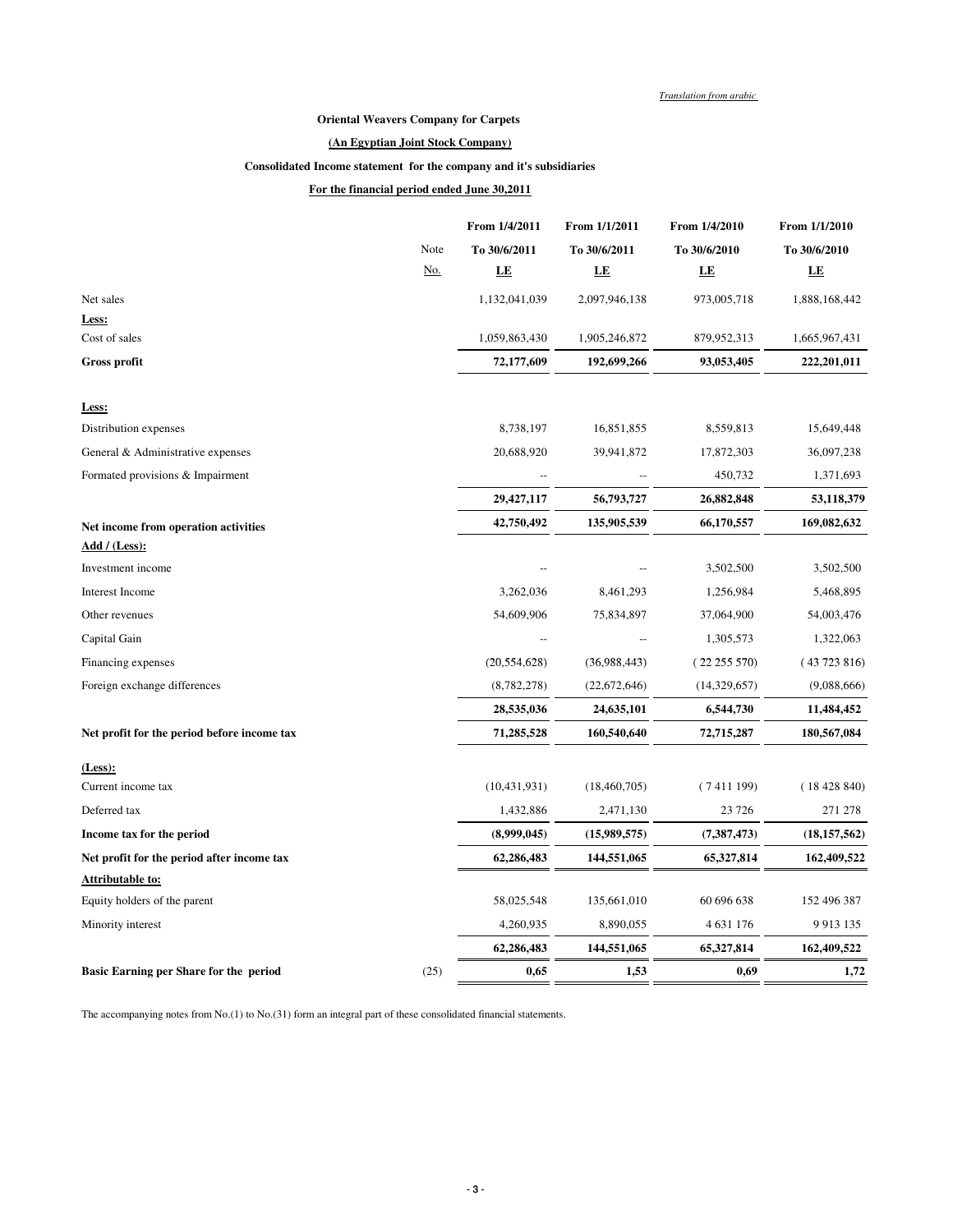#### **for the financial period ended June 30, 2011Consolidated statement of changes in Shareholder's Equity for the Company and It's Subsidiaries (An Egyptian Joint Stock Company)Oriental Weavers Company for Carpets**

|                                                       |                                            |                          |                          |                                 |                          | <b>Unrealized</b><br>gain from<br><b>Available for</b> |                                  | <b>Net</b>               | <b>Differences</b>       |                                 |                          |
|-------------------------------------------------------|--------------------------------------------|--------------------------|--------------------------|---------------------------------|--------------------------|--------------------------------------------------------|----------------------------------|--------------------------|--------------------------|---------------------------------|--------------------------|
|                                                       | <b>Issued and</b><br>Paid up capital<br>LE | Legal<br>reserve<br>LE   | General<br>reserve<br>LE | <b>Special</b><br>reserve<br>LE | Capital<br>reserve<br>LE | sale Investments<br>LE                                 | <b>Retained</b><br>earning<br>LE | profit<br>LE             | of translation<br>LE     | <b>Treasury</b><br>stocks<br>LE | $\frac{Total}{LE}$       |
| <b>Balance at 1/1/2010</b>                            | 373 033 555                                | 997 679 684              | 353 803 562              | 59 973 828                      | 408 872                  | 451 625                                                | 456 319 589                      | 312 330 120              | 64 551 105               | (22251326)                      | 2 596 300 614            |
| Transferred to reserves                               | $-\, -$                                    | 10 056 880               | $\sim$                   | $\overline{a}$                  |                          |                                                        | $\qquad \qquad -$                | (10056880)               | $\overline{\phantom{a}}$ | --                              | $\cdots$                 |
| transferred from reserves to increase paid up capital | 76,966,445                                 | $\hspace{0.05cm} \ldots$ | (76966445)               | $\overline{\phantom{a}}$        | $\hspace{0.05cm} -$      | $\overline{\phantom{a}}$                               | $\overline{\phantom{a}}$         | $\overline{\phantom{a}}$ | $\hspace{0.05cm} -$      | $-\, -$                         | $\overline{\phantom{a}}$ |
| Dividends for the year 2009                           |                                            |                          | $\sim$                   | $-$                             | н.                       | $\hspace{0.05cm}$                                      | $\overline{\phantom{a}}$         | (235088188)              | $\overline{\phantom{a}}$ | $-\, -$                         | (235088188)              |
| Transferred to retained earning                       | $\overline{\phantom{a}}$                   | $-$                      | $\sim$                   | $\overline{a}$                  | $\overline{\phantom{a}}$ | $\overline{\phantom{a}}$                               | 67 185 052                       | (67185052)               | $\hspace{0.05cm} -$      | $\overline{\phantom{a}}$        | $-$                      |
| Adjustments related to consolidated statements        |                                            | $-$                      | $\sim$                   | $\overline{a}$                  | $\overline{\phantom{a}}$ | $\overline{\phantom{a}}$                               | (649179)                         | $\overline{\phantom{a}}$ | $\overline{\phantom{a}}$ | $\overline{\phantom{a}}$        | (649179)                 |
| treasury bills                                        |                                            | $- -$                    | 1,291,085                | $\sim$                          | $-\,$                    | $\overline{\phantom{a}}$                               | $\overline{a}$                   | $\hspace{0.05cm} \ldots$ | $\qquad \qquad -$        | (1291085)                       | $\sim$                   |
| Change in translation differences                     | --                                         | $\sim$ $-$               | $\sim$                   |                                 | --                       | $\overline{\phantom{a}}$                               | $\overline{a}$                   | $\hspace{0.05cm} \ldots$ | 52 154 771               | $\overline{\phantom{a}}$        | 52 154 771               |
| Net profit for the period                             | $\overline{\phantom{a}}$                   | $\overline{\phantom{a}}$ | $\sim$                   |                                 | $\overline{\phantom{a}}$ | $\overline{\phantom{a}}$                               | $\overline{\phantom{a}}$         | 152 496 387              | $\hspace{0.05cm} -$      | $\overline{\phantom{a}}$        | 152 496 387              |
| <b>Balance at 30/6/2010</b>                           | 450 000 000                                | 1 007 736 564            | 278 128 202              | 59 973 828                      | 408 872                  | 451 625                                                | 522 855 462                      | 152 496 387              | 116 705 876              | (23542411)                      | 2 5 6 5 2 1 4 4 0 5      |
|                                                       |                                            |                          |                          |                                 |                          |                                                        |                                  |                          |                          |                                 |                          |
| <b>Balance at 1/1/2011</b>                            | 450 000 000                                | 1 007 737 454            | 280 468 181              | 59 973 828                      | 408 872                  | 451 625                                                | 522 324 777                      | 322 140 942              | 144 348 965              | (14596505)                      | 2773 258 139             |
| Transferred to legal reserve                          | $-\, -$                                    | 10 232 712               | $\overline{\phantom{a}}$ | $\overline{\phantom{a}}$        | 7078596                  | $\sim$                                                 | $\overline{\phantom{a}}$         | (17311308)               | $\overline{\phantom{a}}$ | --                              | $\overline{\phantom{a}}$ |
| Dividends for the year 2010                           |                                            |                          | $\sim$                   | $\overline{\phantom{a}}$        | $\overline{a}$           | $\overline{\phantom{a}}$                               | $\overline{\phantom{a}}$         | (197266274)              | $\hspace{0.05cm} -$      | $-\, -$                         | (197266274)              |
| Transferred to retained earning                       | $\overline{\phantom{a}}$                   | $-$                      | $\sim$                   | $\overline{\phantom{a}}$        | $\hspace{0.05cm} -$      | $\overline{\phantom{a}}$                               | 107 563 360                      | (107563360)              | $\hspace{0.05cm} -$      | $\overline{\phantom{a}}$        | $\overline{\phantom{a}}$ |
| Adjustments related to consolidated statements        | $\overline{\phantom{a}}$                   | $\sim$ $\sim$            | $\sim$                   | $\overline{\phantom{a}}$        | $\overline{\phantom{a}}$ | $\overline{\phantom{a}}$                               | (2268720)                        | $\overline{\phantom{a}}$ | $\qquad \qquad -$        | $\overline{\phantom{a}}$        | (2268720)                |
| Change in translation differences                     | $\overline{\phantom{a}}$                   | $\overline{\phantom{a}}$ | $\sim$                   | ٠.                              | $\overline{a}$           | $\overline{\phantom{a}}$                               | $\overline{a}$                   | $\overline{\phantom{a}}$ | 43 658 569               | $\overline{\phantom{a}}$        | 43 658 569               |
| Net profit for the period                             | $\overline{\phantom{a}}$                   | $\sim$ $-$               | $\overline{a}$           | $\overline{\phantom{a}}$        | $-\,$                    | $\overline{\phantom{a}}$                               | $\overline{\phantom{a}}$         | 135 661 010              | $\overline{\phantom{a}}$ | $\overline{\phantom{a}}$        | 135 661 010              |
| <b>Balance at 30/6/2011</b>                           | 450 000 000                                | 1 017 970 166            | 280 468 181              | 59 973 828                      | 7487468                  | 451 625                                                | 627 619 417                      | 135 661 010              | 188 007 534              | (14596505)                      | 2753 042 724             |
|                                                       |                                            |                          |                          |                                 |                          |                                                        |                                  |                          |                          |                                 |                          |

The accompanying notes from No.(1) to No.(31) form an integral part of these consolidated financial statements.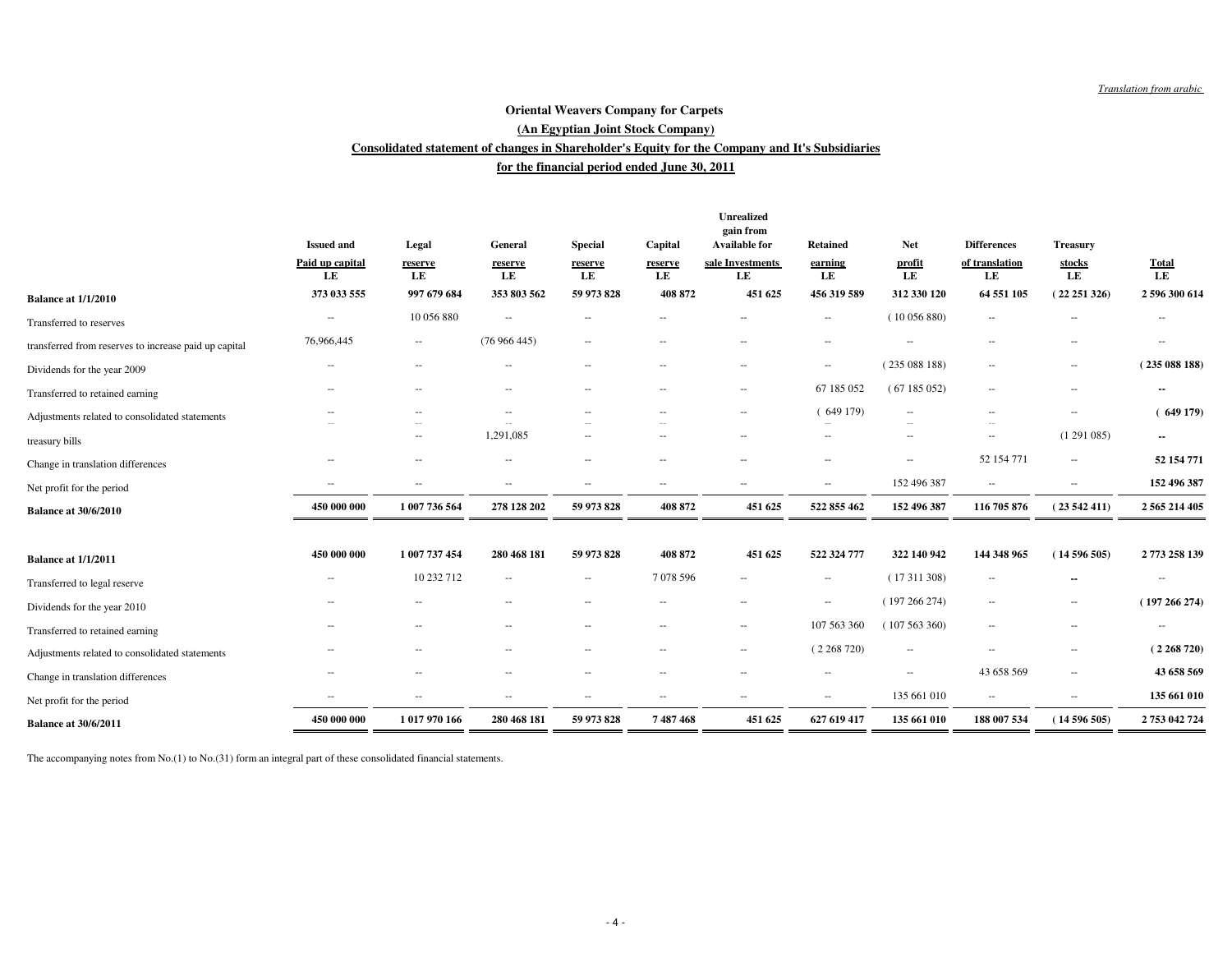### **Oriental Weavers Company for Carpets**

#### **(An Egyptian Joint Stock Company)**

# <u>(An Egypti:</u><br>Consolidated Cash flow state<br><u>for the financia</u> **Consolidated Cash flow statement for the company and it's subsidiaries**

#### **for the financial period ended June 30,2011**

|                                                                                         | <b>Note</b> | <b>30/6/2011</b>  | 30/6/2010        |
|-----------------------------------------------------------------------------------------|-------------|-------------------|------------------|
|                                                                                         | <u>No.</u>  | LE                | LE               |
| <b>Cash flows from operating activities</b>                                             |             |                   |                  |
| Net profit for the period before income tax                                             |             | 160 540 640       | 180 567 084      |
| <u>Adjustments to reconcile net profit to net cash provided by operating activities</u> |             |                   |                  |
| Fixed assets depreciation                                                               |             | 107 323 825       | 103 447 316      |
| Formed provisions & Impairment                                                          |             |                   | 1 371 693        |
| Financing expenses                                                                      |             | 36 988 443        | 43 723 816       |
| Capital Gain                                                                            |             |                   | (1322063)        |
| Operating profits before changes in working capital                                     |             | 304 852 908       | 327 787 846      |
| <b>Change in working capital</b>                                                        |             |                   |                  |
| (Increase) in inventory                                                                 |             | (232517777)       | (155 455 822)    |
| (Increase) in trades & notes receivable and debit accounts                              |             | (46266792)        | (102740756)      |
| (Increase) in suppliers $\&$ notes payable and other credit accounts                    |             | 104 410 779       | 138 806 601      |
| Cash flows provided by operating activities                                             |             | 130 479 118       | 208 397 869      |
| Financing expenses paid                                                                 |             | (36988443)        | (43723816)       |
| paid Current income tax                                                                 |             | (29503710)        | (28078662)       |
| Net cash flows provided by operating activities                                         |             | 63 986 965        | 136 595 391      |
| <b>Cash flows from investing activities</b>                                             |             |                   |                  |
| (Payments) for purchase of fixed assets and projects in progress                        |             | (52 272 453)      | (89184610)       |
| proceeds from selling of fixed assets                                                   |             |                   | 1 309 000        |
| (Payments) for purchase of investment in subsidiaries companies                         |             |                   | (37802329)       |
| proceeds from available for sale invetments                                             |             |                   | 315 000          |
| Net cash flows (used in) investing activities                                           |             | (52 272 453)      | (125 362 939)    |
| <b>Cash flows from financing activities</b>                                             |             |                   |                  |
| Proceeds from banks-credit accounts                                                     |             | 155 385 364       | 143 444 319      |
| Dividends paid                                                                          |             | (194785419)       | (233 396 362)    |
| (Payment) for long term liabilities                                                     |             | (105 825 772)     | 73 565 948       |
| Net cash flows provided by financing activities                                         |             | $(145\ 225\ 827)$ | $(16\,386\,095)$ |
| Net change in cash and cash equivalents during the period                               |             | (133511315)       | (5153643)        |
| Cash and cash equivalents at beginning of the period                                    |             | 530 953 120       | 336 819 118      |
| Exchange differences arising from translation of financial statements                   |             | (66104426)        | 4 994 690        |
| Cash and cash equivalents at end of the period                                          | (12)        | 331 337 379       | 336 660 165      |

The accompanying notes from No.(1) to No.(31) form an integral part of these consolidated financial statements.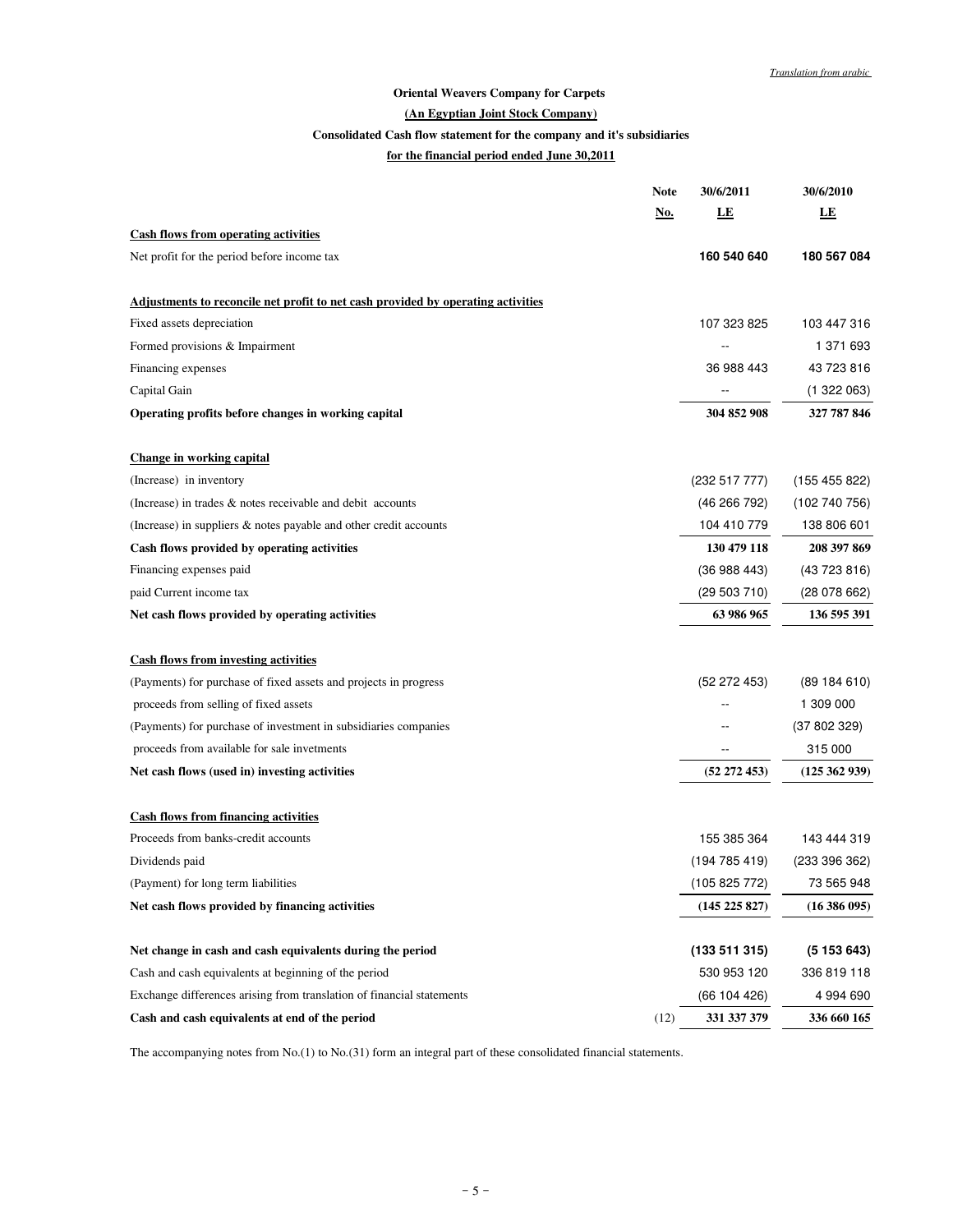### **Oriental Weavers Company for Carpets ( An Egyptian Joint Stock Company )**

### **Notes to the Consolidated Financial Statements for the Company and Its Subsidiaries For the Financial Period ended June 30, 2011**

### **1- BACK GROUND INFORMATION**

- Oriental Weavers Company for Carpets was established in November 16, 1981 as a Limited Liability Company according to Law No. 43 of 1974 which was replaced by Law No.32 of 1977. On November 2, 1991 the Legal status of the company was changed to be an Egyptian Joint Stock Company (S.A.E) under Law No. 230 of 1989 and Law No. 95 of 1992.

**- Company's objective**

Producing, selling and exporting ready – made carpets and importing related production supplies, equipment, machinery, or materials.

### **2- BASIS OF PREPARATION OF FINANCIAL STATEMENTS**

- The financial statements have been prepared in accordance with Egyptian Accounting Standards and in the light of Egyptian laws and regulations.
- The preparation of financial statements requires making limited accounting estimates in addition to that the management makes another accounting estimates about choosing and implementing the company's accounting policies. The note no. (4) from the notes of the financial statements indicates the items and the elements that have significant accounting estimates.

### **3- SCOPE OF CONSOLIDATED FINANCIAL STATEMENTS**

Consolidated Financial Statements include companies in which Oriental Weavers Company for Carpets participates at a percentage greater than 50% of their capitals and has control thereon.

Subsidiaries included in the consolidated financial statements are as follows:-

|                                     | Percentage of                 |
|-------------------------------------|-------------------------------|
|                                     | <i>participations</i><br>2011 |
| Subsidiary name                     | $\%$                          |
| Oriental Weavers Co. U.S.A.         | 100.00                        |
| Oriental Weavers International Co.  | 99.99                         |
| Oriental Weavers Company Fibers Co. | 99.00                         |
| <b>MAC</b> Carpet Mills             | 53.08                         |
| Egyptian Fibers Co. (EFCO)          | 79.60                         |
| Oriental Weavers Co. - China        | 99.65                         |
| New Mac                             | 52.02                         |
| Modern EFCO                         | 57.57                         |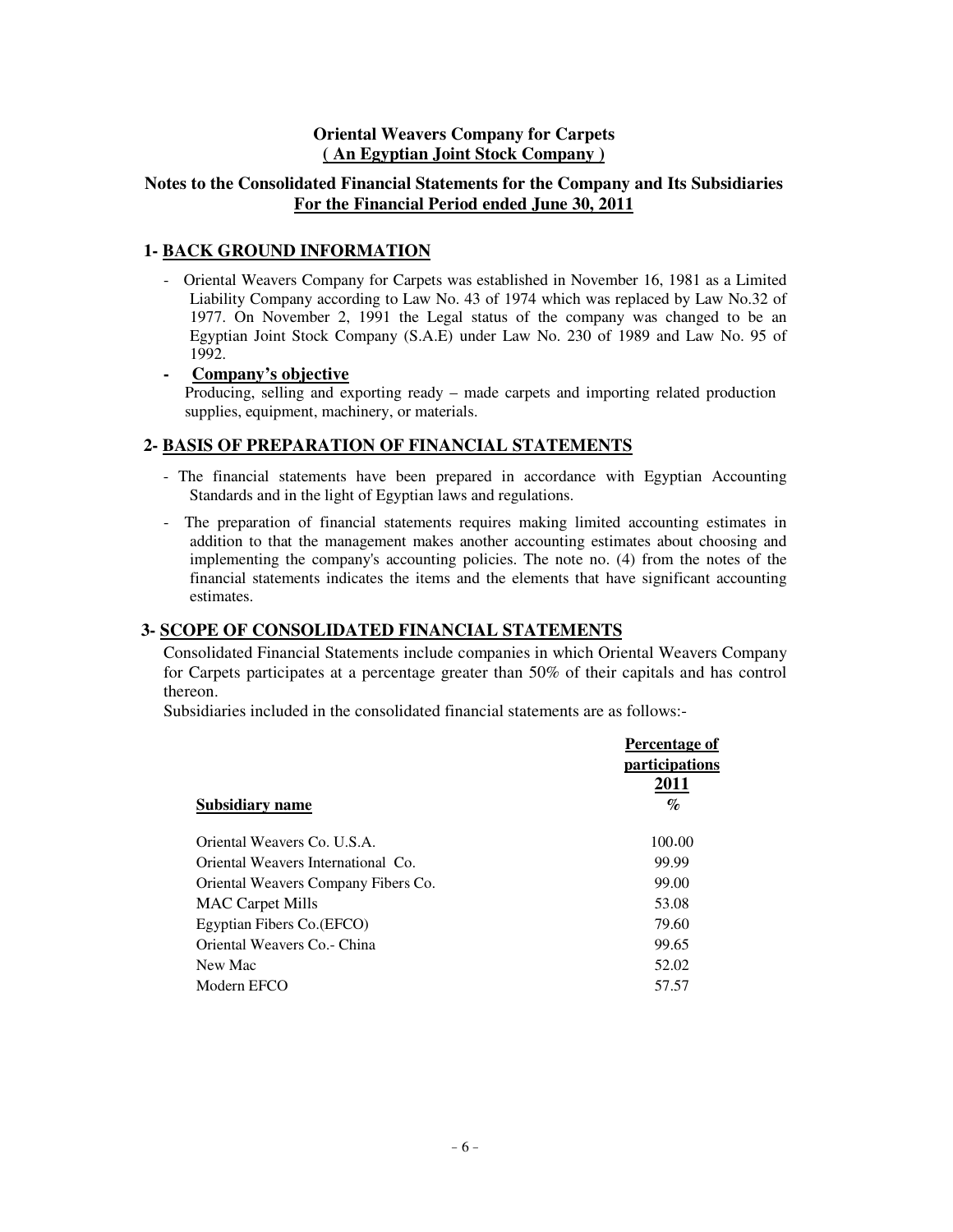### **4 – SIGNIFICANT ACCOUNTING POLICIES**

### **4-1 Basis of consolidation**

- Consolidated current financial position are prepared by combining similar items of assets, liabilities, equity, revenues and expenses stated in the financial statements of the holding company and its subsidiaries.
- The carrying amount of the holding company's investment in each subsidiary and the holding company's portion in the equity of each subsidiary are eliminated.
- All inter-company balances, transactions, and material unrealized gains are eliminated.
- Minority interest in the net equity and net profits of subsidiaries controlled by the holding company are included in a separate line item under the shareholders equity in the consolidated financial position "minority interest" and it represents the minority share in the net assets of the subsidiaries.

### **4-2 Foreign currency Translation**

The company and some of its subsidiaries maintain their books of accounts in Egyptian Pound. Transactions denominated in foreign currencies are recorded at the prevailing exchange rates at the date of the transaction. At consolidated financial position date monetary assets and liabilities denominated in foreign currencies are revaluated at the exchange rates declared by the company's bank and its subsidiaries' bank at that date. The exchange differences are recorded in the consolidated income statement for the period.

### **4-3 Translation of Financial Statements of Foreign Companies**

Some of the subsidiaries maintain their books of accounts in foreign currency other than Egyptian Pounds. Monetary assets and liabilities of these companies are translated into Egyptian Pound at the Foreign exchange rate at the date of consolidated financial position. Shareholders' equity items are translated at the foreign exchange rate prevailing at the consolidation date. Consolidated income statement items are translated at the average foreign exchange rate of the reporting year. The holding company's portion in accumulated differences arising from retranslation of foreign entities is presented as a separate item in shareholders' equity in the consolidated financial position.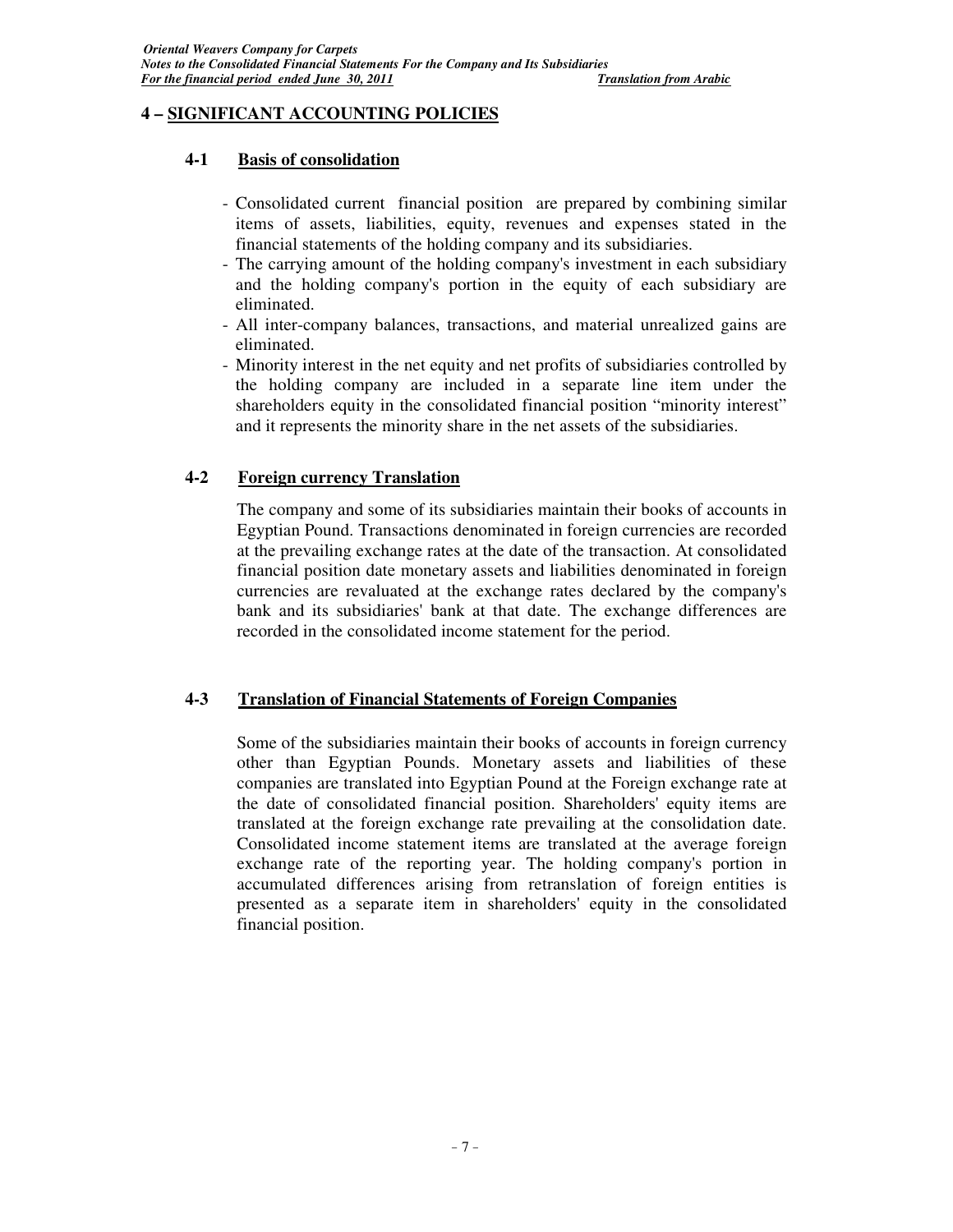### **4-4 .Fixed Assets and Depreciation**

Fixed assets are stated in the consolidated financial position at cost after deduction of the related accumulated depreciation and impairment losses and are depreciated using the straight – line method over their estimated useful lives for each asset as follows:

| <b>Description</b>           | <b>Estimated useful life</b> |
|------------------------------|------------------------------|
| Buildings & Constructions    | $25 - 50$                    |
| Machinery & Equipments       | 10                           |
| Vehicles                     | $5-8$                        |
| Tools & Supplies             | 5                            |
| Show-room Fixture            | 3                            |
| Furniture & office equipment | $5-10$                       |
| Computers & programs         | $3-5$                        |
|                              |                              |

### **4-5 Projects in Progress**

Costs relating to purchase and construction of fixed assets are initially recorded as project in progress. When the asset is completed and becomes ready for the intended use, then, they are transferred to fixed assets.

### **4-6 Valuation of Available for sale Investment**

Available for sale investments are valued at fair market value on an investment by investment basis with gains and losses being recognized as part of the equity under unrealized gains (losses) from Available for sale investments.

In the event of impairment the value of the investment is reduced by the impairment value which is offset against the unrealized gains recorded in the equity with excess losses being charged to the income statement.

The fair value of the available for sale investments which are not listed in the Securities Exchange Market and for which there are no possible methods for reliably determining its value, can be determined by cost less the value of impairment (if any) and recognizing the losses in the income statement.

If in a subsequent period to the impairment the fair value of the investment increases the increase will be recognized in the income statement to the extent of the impairment losses which have been previously recognized and any excess recognizes in the equity, except in the case of equity securities for which the losses cannot be reversed unless sold or disposed of.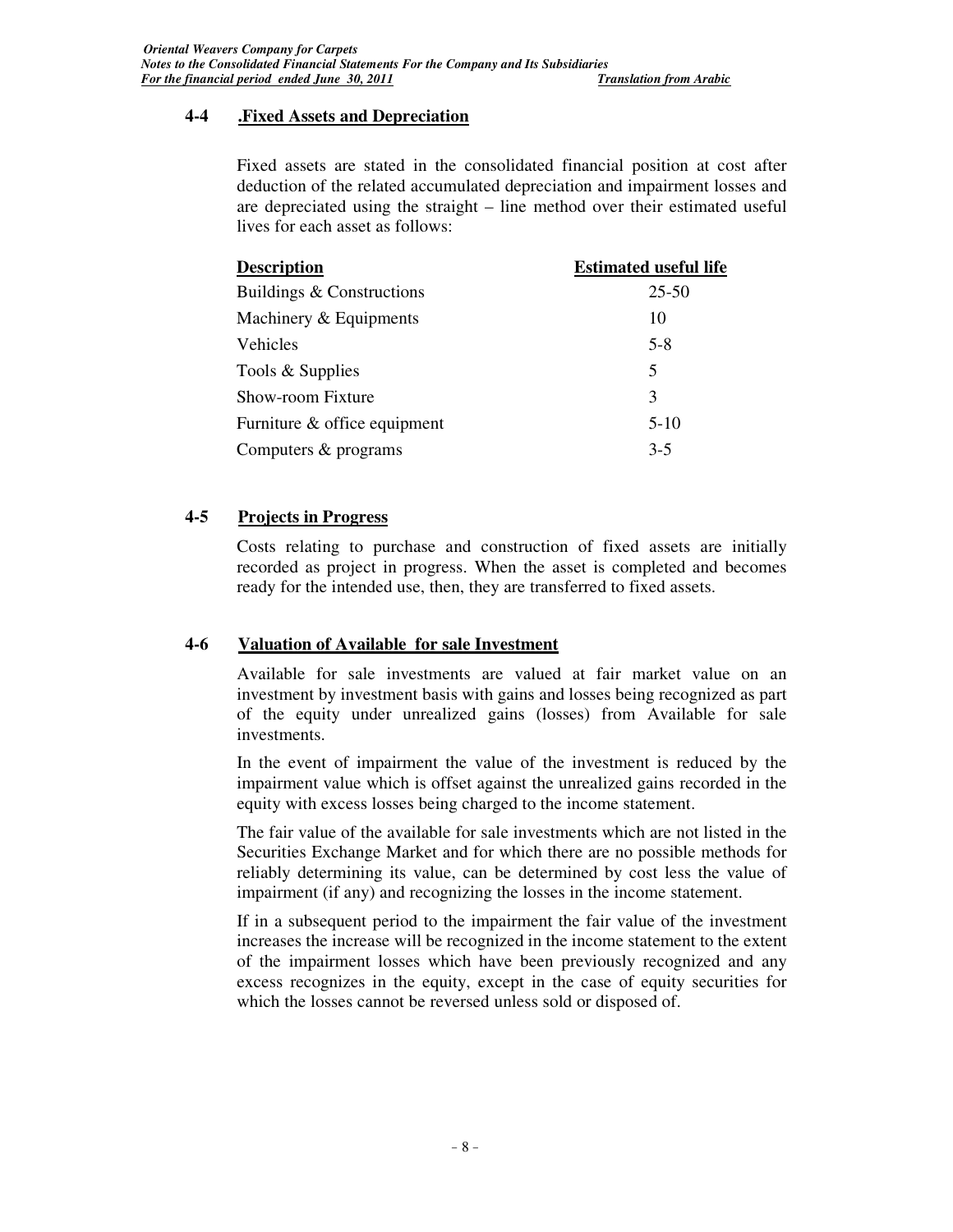### **4-7 Goodwill**

Goodwill represents in the increase in the acquisition cost of some shares of the subsidiary companies through swap of shares, and the company's interest in the fair value of the acquired net assets of these subsidiaries on the acquisition date.

Goodwill acquired shall not be amortized. Instead of that the company shall test it for impairment annually or periodically if events or changes in circumstances indicate that it might be impaired, and in case there is impairment such impairment shall recognize in the income statement for the period.

### **4-8 Inventory**

Inventory is valued at the end of the Period at which is lower of cost or net realizable value according to the following basis:

- Raw materials, Spare parts, packaging materials, are determined using the moving average method.
- Cost of work in process is determined at industrial cost which include materials used in its production and direct wages in addition to its related direct and indirect industrial expenses up to the production stage that have been reached.
- Cost of finished products at which is lower of cost or net realizable value includes all the direct and indirect industrial expenses.

### **4-9 Debtors & other debit accounts**

Debtors & other debit accounts are stated at nominal value less impairment loss of any amounts expected to be uncollected, and are classified as current assets. Amounts that are expected to be collected after more than one period are classified as long term assets.

### **4-10 Provisions**

Provisions are recognized when the company has a legal or constructive obligation as a result of a past event, and it is probable that an out flow of economic benefits will be required to settle the obligation, and the obligation can be reasonably estimated, and if there is a significant effect of the monetary time value, the provisions are determined after deduction of future cash flow that are related to the obligation of payment by using the relevant deduction rate to take this effect into consideration. Provisions are reviewed at the financial position date and amended when necessary to reflect the best current estimate.

### **4-11 Borrowing Cost**

Borrowing cost is charged as expense to the consolidated income statement for the period when incurred by the company or its subsidiaries. Borrowing costs that are directly attributable to the acquisition, construction or production of qualifying asset should be capitalized as part of the cost of that asset.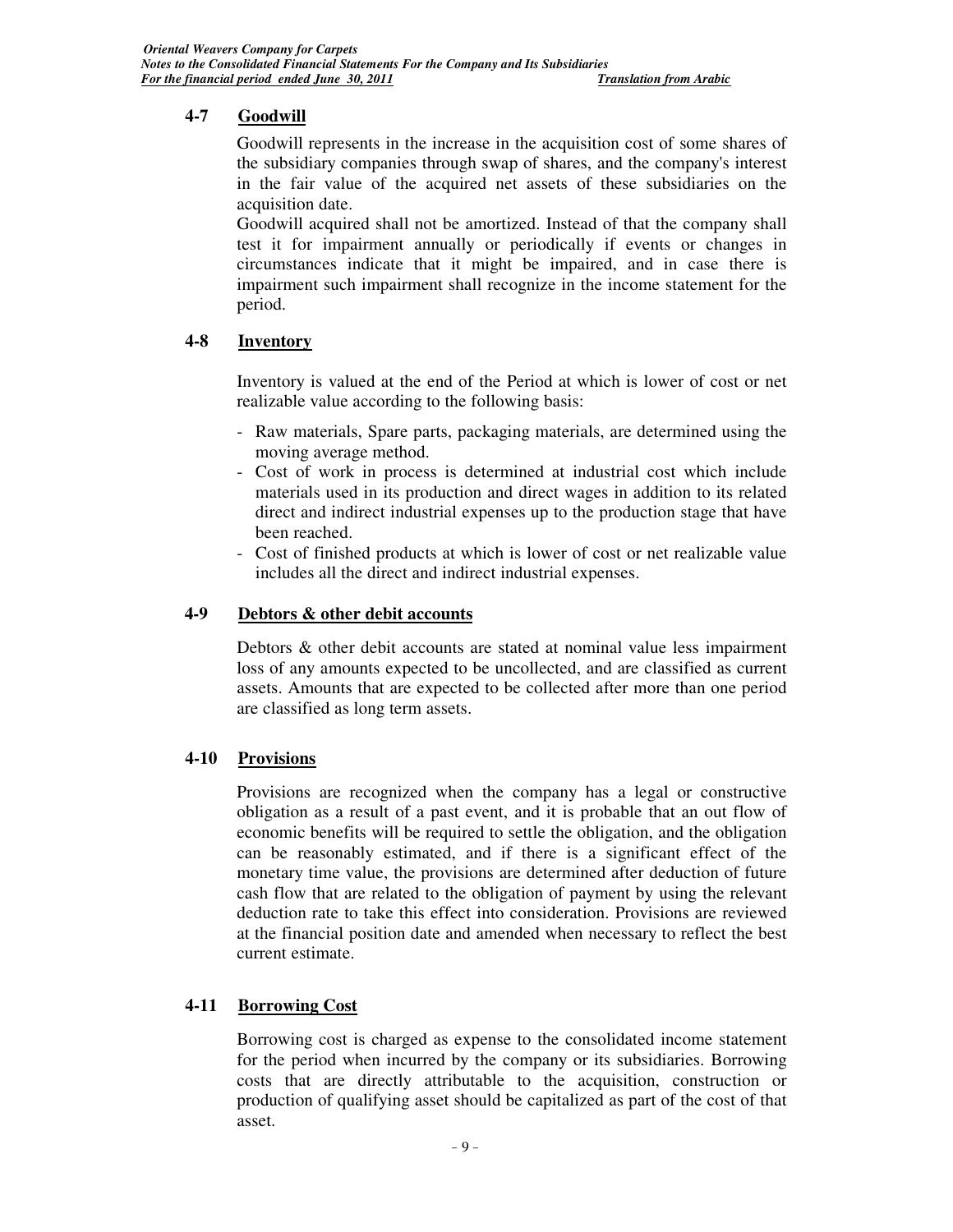### **4-12 Income tax**

Income tax on the profit for the period comprises current and deferred tax. Income tax is recognized in the income statement except for the extent that it relates to items recognized directly in equity, in which case it is recognized in equity.

Current tax is the expected tax payable on taxable income for the period, using tax rates enacted or substantially enacted at the consolidated financial position date, and any adjustment to tax payable in respect of previous year.

Deferred tax is recognized for temporary differences between the carrying amounts of assets and liabilities for financial purposes and the amount used for taxation purposes. The amount of deferred tax provided is based on the expected manner of realization or settlement of the carrying amount of assets and liabilities, using tax rates enacted or substantively enacted at the consolidated financial position date.

A deferred tax asset is recognized only to the extent that it is probable that future taxable profits will be available against extent that it is no longer probable that the related tax benefit will realize.

### **4-13 Revenue Recognition**

- Revenue from sales is recognized when goods- related rewards and risks are transferred to the buyer upon the delivery of the products and invoicing.
- Interest income is recognized in the income statement using the effective interest method. The effective interest method is used for discounting the expected future cash flows and allocating the related interest income over the maturity period. The effective interest is calculated taking in consideration the contractual arrangements.
- Income from available for sale investment is recognized when the cash distribution declared by the Investee Company and received.
- The gains or losses resulted from selling investment are recognized when the transaction is completed which is represented in the date of benefits and risk transfer to the buyer.

### **4-14 Legal reserve**

According to the company's statutes the Company is required to set aside 5% of the annual net profit to form a legal reserve. The transfer to legal reserve ceases once the reserve reach 50% of the issued share capital. If the reserve falls below the defined level (50% of the issued share capital), then the Company is required to resume setting aside 5% of the annual net profit until it reaches 50% of the issued share capital.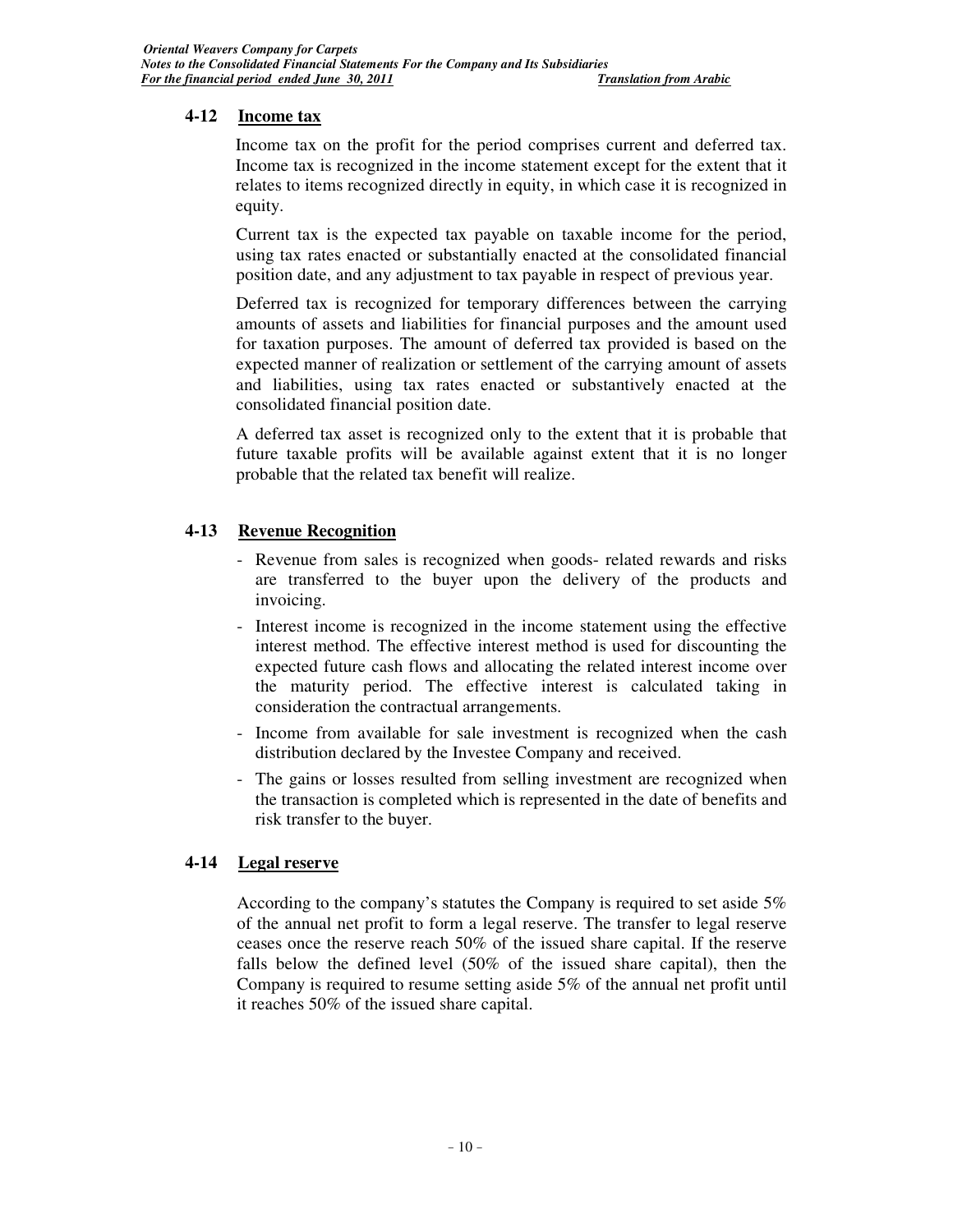### **4-15 Treasury Stocks**

Treasury stocks are stated at cost, and shall be deducted from equity. No gain or loss shall be recognized in profit or loss on the purchase, sale, issue or cancellation of an entity's own equity instruments. Consideration paid or received shall be recognized directly in equity.

### **4-16 Impairment of financial assets other than investment**

- The carrying amounts of the company's financial assets other than investments are reviewed at each financial position date to determine whether there is any indication of impairment. If such indication exists, these losses are estimated on the basis of the increase of carrying amount of the asset than the present value for the expected future cash flows or net realizable value of these assets which ever is greater. Impairment losses are charged to the income statement, and in case of the increase of the value it will be charged to the income statement to the limit of that charged to the income statement during the previous year.
- An impairment loss of goodwill is estimated annually at each financial position date regardless of presence of any indications of impairment or not.

### **4-17 Employees' pension**

The Company contributes to the government social insurance system for the benefit of its personnel in accordance with the social insurance law no 79 of 1975 and its modifications. Limited Contributions are charged to income statement using the accrual basis of accounting. .

### **4-18 Contingent liability and commitment**

Contingent liabilities and commitments shown out of the financial position as it is not represented actual assets or liabilities at the financial position date.

### **4-19 Related parties transactions**

Transactions with Related parties that are undertaken by the Company in the course of its ordinary transactions are recorded according to the conditions laid down by the company's management on the same bases of dealing with third party.

### **4-20 Cash flow statement**

Consolidated Cash flow statement is prepared using the indirect method. For purpose of preparing the consolidated statement of cash flows, Cash and cash equivalents include cash and time deposits for a period not more than three months.

### **4-21 Comparative Figures**

Comparative figures are reclassified whenever necessary to confirm with the current classification in the current period.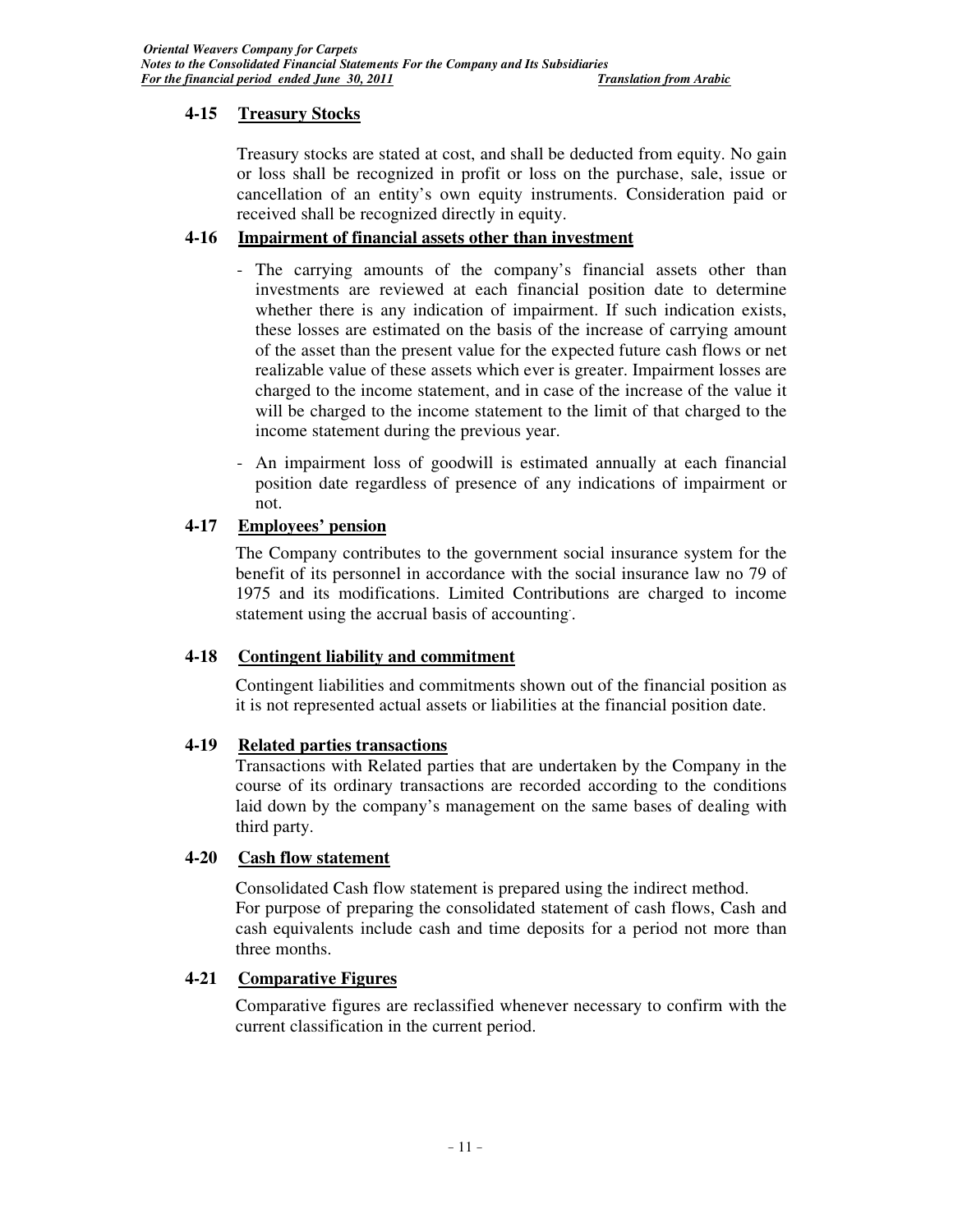# **5- FIXED ASSETS (NET)**

|                               | Cost as of    | <b>Accumulated</b><br>depreciation | <b>Net Book</b><br>Value as of | <b>Net Book</b><br>Value as of |
|-------------------------------|---------------|------------------------------------|--------------------------------|--------------------------------|
|                               | 30/6/2011     | as of<br>30/6/2011                 | 30/6/2011                      | 31/12/2010                     |
|                               | LE            | LE                                 | LE                             | LE                             |
| Land                          | 135 722 901   |                                    | 135 722 901                    | 133 976 442                    |
| Buildings & Constructions     | 760 068 690   | 226 218 322                        | 533 850 368                    | 534 549 560                    |
| Machinery & Equipments        | 2 415 249 164 | 1 561 991 722                      | 853 257 442                    | 874 846 933                    |
| Vehicles                      | 91 191 890    | 69 866 722                         | 21 325 168                     | 23 091 938                     |
| Tools & Supplies              | 51 587 211    | 32 748 167                         | 18 839 044                     | 19 680 278                     |
| <b>Showrooms Fixture</b>      | 26 344 709    | 23 009 312                         | 3 3 3 3 3 9 7                  | 4 169 744                      |
| Furniture & Office Equipments | 55 905 329    | 34 697 933                         | 21 207 396                     | 22 117 981                     |
| <b>Computers and Programs</b> | 48 107 859    | 43 312 970                         | 4794889                        | 5 786 411                      |
|                               | 3 584 177 753 | 1991845148                         | 1 592 332 605                  | 1 618 219 287                  |

### **6** - **PROJECTS IN PROGRESS**

|                                               | 30/06/2011  | 31/12/2010  |
|-----------------------------------------------|-------------|-------------|
|                                               | L.E         | L.E         |
| <b>Buildings under Construction</b>           | 160 410 120 | 106 925 141 |
| Machinery & Equipment under installation      | 377 475 760 | 189 548 471 |
| Development of computer system                | 1 776 247   | 1 551 967   |
| Advance payment for purchasing Fixed assets   | 54 052 516  | 55 777 011  |
| Letters of credit for purchasing fixed assets | 18 857 012  | 179 514 872 |
|                                               | 612 571 655 | 533 317 462 |

### **7- Investment in subsidiaries**

|                                                     | 30/06/2011 | 31/12/2010 |
|-----------------------------------------------------|------------|------------|
|                                                     | -L.E       | L.E        |
| Rosetex Modern Factories for Spinning & Weaving Co. | 39 997 000 | 39 997 000 |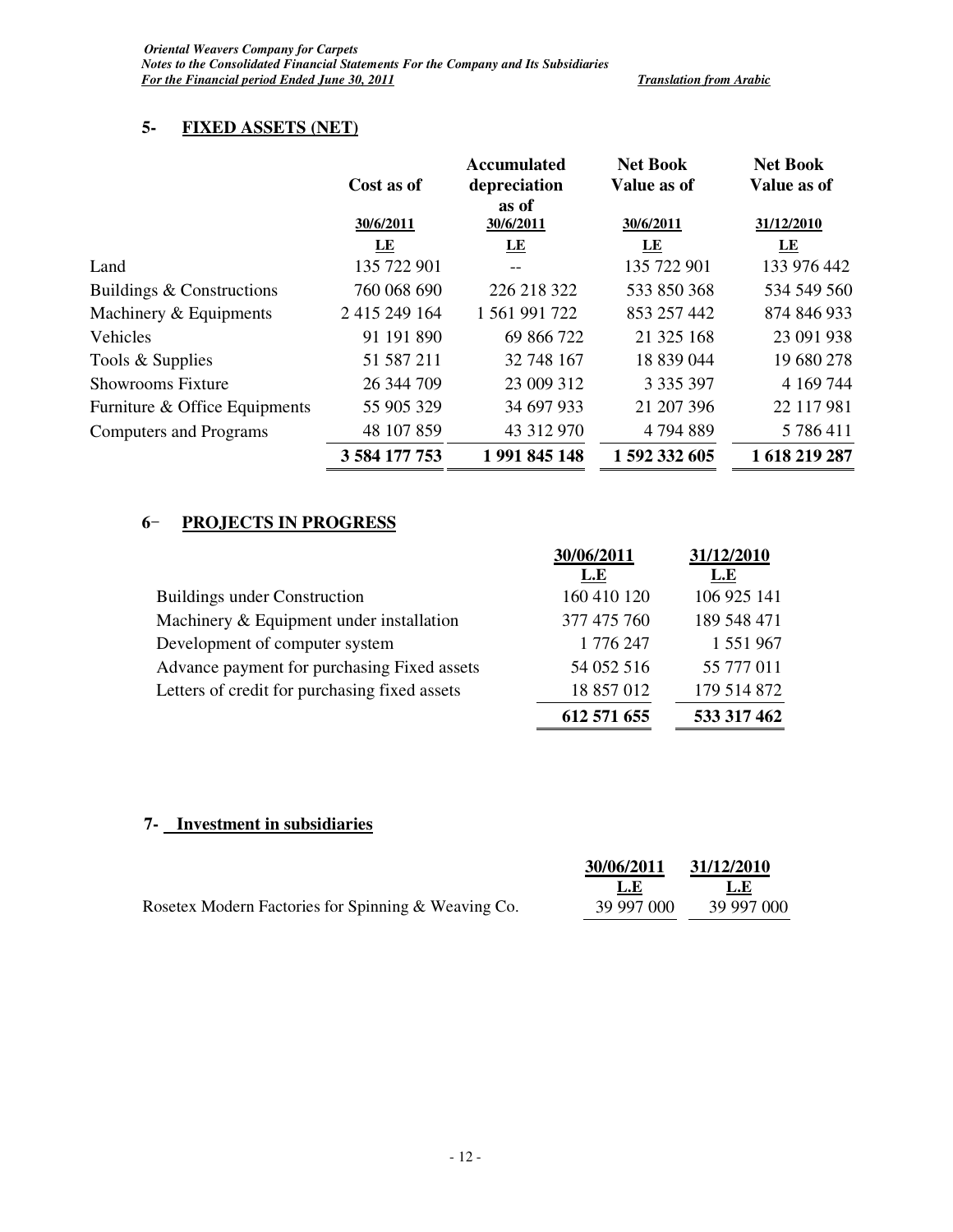#### *Oriental Weavers Company for Carpets Notes to the Consolidated Financial Statements For the Company and Its Subsidiaries For the Financial period Ended June 30, 2011 Translation from Arabic*

### **8- AVAILABLE FOR SALE INVESTMENTS**

|                                           | No. of<br>owned | Percentage<br>of<br>participation | Par value<br>for each<br><b>Share</b> | <b>Acquisition</b><br><u>cost</u> | Accumulated<br>Impairment<br>losses | Accumulated<br><b>Unrealized</b><br>Gain | balance as<br><b>Of</b><br>30/06/2011 | balance as<br>Of<br>31/12/2010 |
|-------------------------------------------|-----------------|-----------------------------------|---------------------------------------|-----------------------------------|-------------------------------------|------------------------------------------|---------------------------------------|--------------------------------|
|                                           | <b>Shares</b>   | $\frac{q}{\ell}$                  |                                       | L.E                               | <u>L.E</u>                          | <u>L.E</u>                               | L.E                                   | <u>L.E</u>                     |
| Oriental Weavers for Textiles*            | 56 250          | 45                                | <b>USD 100</b>                        | 44 918 961                        | $- -$                               | $- -$                                    | 44 918 961                            | 44 918 961                     |
| $10th$ of Ramadan for Spinning Industries | 524 000         | 28.5                              | L.E.10                                | 5 304 365                         | $\overline{\phantom{m}}$            | $\overline{\phantom{m}}$                 | 5 304 365                             | 5 304 365                      |
| Modern Spinning Company                   | 81 677          | 30.8                              | L.E <sub>10</sub>                     | 1 433 607                         | $-$                                 | $\qquad \qquad -$                        | 433 607                               | 1 433 607                      |
| Orientals for Industrial Development      | 800 000         | 8                                 | L.E <sub>10</sub>                     | 4 200 000                         | $\overline{\phantom{a}}$            | $\qquad \qquad -$                        | 4 200 000                             | 4 200 000                      |
| Oriental Petrochemicals                   | 3 202 000       | 11.7                              | L.E.5                                 | 14 295 000                        | $\overline{\phantom{a}}$            | $\qquad \qquad -$                        | 14 295 000                            | 14 295 000                     |
| Piraeus Bank**                            | 782 167         | 1.2                               | L.E 15.58                             | 12 188 193                        | $\qquad \qquad -$                   | 451 625                                  | 12 639 818                            | 12 639 818                     |
| Egyptian for Trade and Marketing          | 4 0 0 0         | 2.08                              | L.E 100                               | 402 000                           | (402 000)                           | $- -$                                    | $- -$                                 | $- -$                          |
| Trading for Development Export            | 100             | $- -$                             | L.E 100                               | 10 000                            | $\qquad \qquad -$                   | --                                       | 10 000                                | 10 000                         |
| Cambridge Weavers                         | 1500            | 1,5                               | L.E 10                                | 3 7 5 0                           | $\overline{\phantom{m}}$            | $\overline{\phantom{m}}$                 | 3 7 5 0                               | 3 7 5 0                        |
|                                           |                 |                                   |                                       | 82 755 876                        | (402 000)                           | 451 625                                  | 82 805 501                            | 82 805 501                     |

\*An amount of 19,901,250 L.E. has been paid to purchase investments in oriental weavers for textiles as of June 30,2011.

\*\* During year 2010 the shares of Piraeus Bank has been cancelled from Stock Exchange Market.

# **9** – **GOODWILL**

|                                         | 30/06/2011  | 31/12/2010  |
|-----------------------------------------|-------------|-------------|
|                                         | <u>L.E</u>  | <u>L.E</u>  |
| Oriental weavers international (OWI)    | 51 258 912  | 51 258 912  |
| <b>MAC Mills (MAC)</b>                  | 573 720 329 | 573 720 329 |
| Egyptian Fibbers Co. EFCO               | 67 551 346  | 67 551 346  |
| Oriental weavers Co. - U.S.A (OW U.S.A) | 4 305 383   | 4 305 383   |
|                                         | 696 835 970 | 696 835 970 |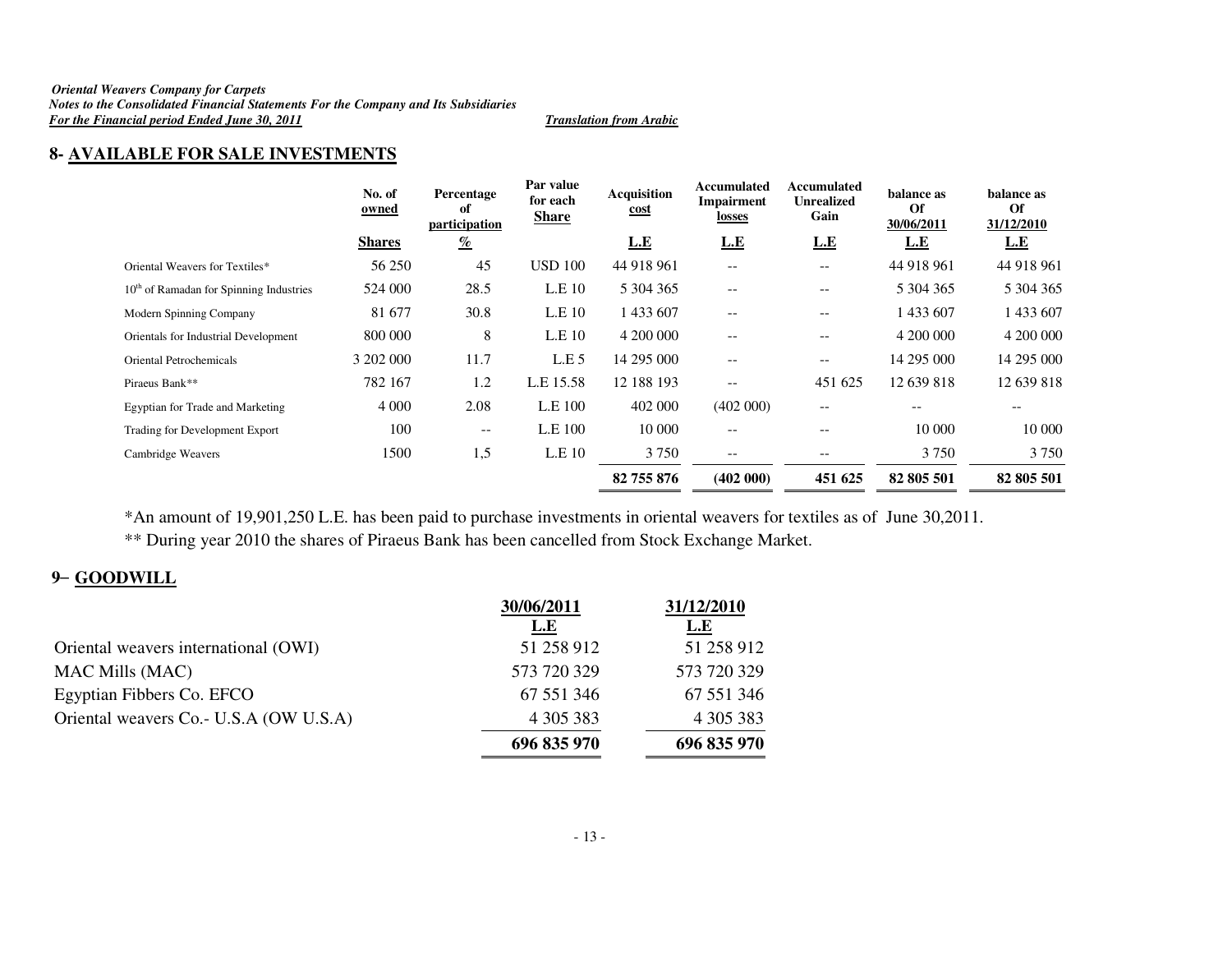*Oriental Weavers Company for Carpets Notes to the Consolidated Financial Statements For the Company and Its Subsidiaries For the Financial period Ended June 30, 2011 Translation from Arabic Translation from Arabic* 

**10-INVENTORY**

|                                                  | 30/06/2011    | 31/12/2010  |
|--------------------------------------------------|---------------|-------------|
|                                                  | L.E           | <b>L.E</b>  |
| Raw materials                                    | 653 626 845   | 581 359 483 |
| Spare parts & materials                          | 84 292 295    | 122 853 404 |
| Work in process                                  | 58 674 882    | 49 789 680  |
| Finished products                                | 1 003 601 277 | 809 682 408 |
| Letter of credit for purchasing of raw materials | 20 848 388    | 24 840 935  |
|                                                  | 1821043687    | 1588525910  |

#### . **11- DEBITORS AND OTHER DEBIT ACCOUNTS**

|                                                              | 30/06/2011<br>L.E | 31/12/2010<br>L.E |
|--------------------------------------------------------------|-------------------|-------------------|
|                                                              |                   |                   |
| Prepaid expenses                                             | 14 821 003        | 12 409 831        |
| Tax authority – debit accounts                               | 56 494 418        | 45 443 073        |
| Debit accounts – related parties                             | 10 232 155        | 9 5 8 1 7 0 7     |
| Letter of guarantee $-\cosh$ margin                          | 3 506 384         | 2 372 693         |
| Suppliers – advance payment                                  | 31 903 305        | 28 081 714        |
| Accrued revenue                                              | 311 827           | 2 379 307         |
| Orientals for Building materials (Orocom)                    | 5 000 000         | 5 000 000         |
| Other debit accounts                                         | 41 180 875        | 35 099 146        |
|                                                              | 163 449 967       | 140 367 471       |
| Less:<br>Impairment loss on debtors and other debit accounts | 2 676 321         | 2 676 321         |
|                                                              | 160 773 646       | 137 691 150       |

# **12- CASH AND CASH EQUIVALENT**

|                                                           | 30/06/2011    | 31/12/2010  |
|-----------------------------------------------------------|---------------|-------------|
|                                                           | L.E           | <b>L.E</b>  |
| Bank – Time Deposit                                       | 109 428 782   | 281 549 416 |
| <b>Bank – Current Account</b>                             | 214 007 559   | 239 464 022 |
| Cash on hand                                              | 7 9 3 9 6 2 1 | 10 035 147  |
| Cash and cash equivalents                                 | 331 375 962   | 531 048 585 |
| Less:                                                     |               |             |
| Time deposits blocked as guarantee to the                 |               |             |
| facilities which granted to the company                   | 38 5 8 3      | 95465       |
| Cash & cash equivalents for cash flows statement purposes | 331 337 379   | 530 953 120 |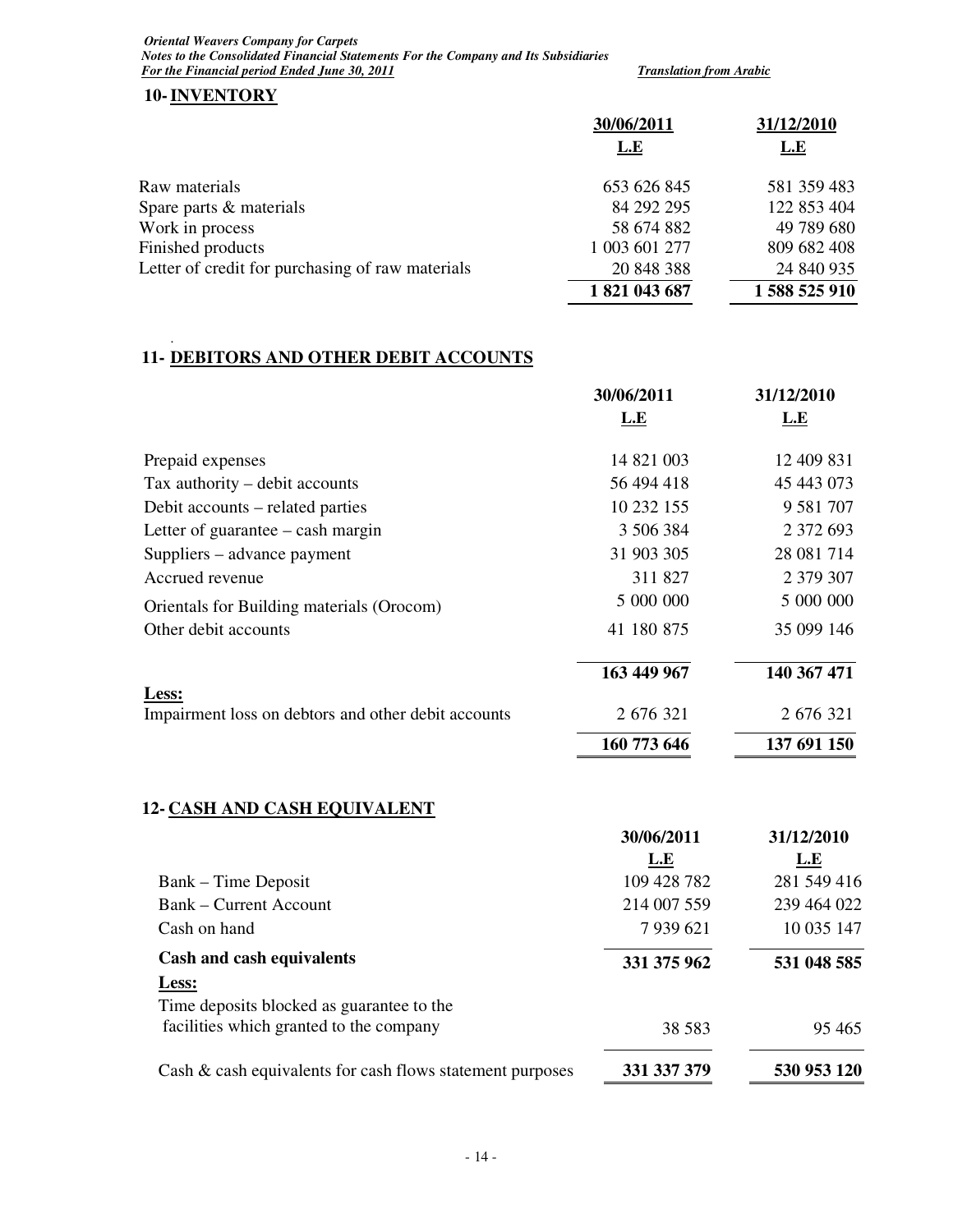### **13- Provisions**

|                                       | <b>Balance as of</b> | <b>Used during</b> | <b>Balance as of</b> |
|---------------------------------------|----------------------|--------------------|----------------------|
|                                       | 1/1/2011             | The period         | 30/6/2011            |
|                                       | <u>L.E</u>           | L.E                | <u>L.E</u>           |
| Provisions for Contingent liabilities | 77 462 650           | 1 383 406          | 76 079 244           |
|                                       | 77 462 650           | 1 383 406          | 76 079 244           |
|                                       |                      |                    |                      |

### **14- BANKS – CREDIT ACCOUNTS**

Banks – credit accounts amounting to L.E 1 429 740 702 as of June 30,2011 represents short term facilities granted by banks at relatively fixed interest rate, a part of facilities is guaranteed by notes receivable deposited at these banks for collection.

### **15- CREDITORS AND OTHER CREDIT ACCOUNTS**

|                                       | 30/6/2011     | 31/12/2010  |
|---------------------------------------|---------------|-------------|
|                                       | L.E           | L.E         |
| Trade receivable – advance payment    | 42 006 311    | 35 740 364  |
| Accrued expenses                      | 13 187 929    | 13 919 326  |
| Tax authority – credit accounts       | 24 978 917    | 41 093 739  |
| Social insurance authority            | 5 5 2 6 1 3 5 | 3 875 805   |
| Creditors – purchases of fixed assets | 2 432 107     | 2 068 135   |
| Shareholders – credit accounts        | 33 427 732    | 22 375 061  |
| Deposits from others                  | 12 559 604    | 15 318 968  |
| sales taxes instalments               | 2 541 267     | 2 147 483   |
| Credit accounts – related parties     | 7419013       | 7 170 523   |
| Other credit accounts                 | 14 980 332    | 13 890 748  |
|                                       | 159 059 347   | 157 600 152 |
|                                       |               |             |

### **16-Issued And Paid Up Capital**

- **16-1** The company's authorized capital is determined to be L.E 500 Million (five hundred million Egyptian pounds).
- **16-2** The Issued capital is LE 373 033 555 (only three hundred seventy three million, thirty three thousand and five hundred and fifty five Egyptian pounds) distributed over 74 606 711 share of which L.E 351 436 755 (only three hundred fifty one million , four hundred thirty six thousand and seven hundred and fifty five Egyptian pounds) are cash shares and L.E 21 596 800 (only twenty one million and five hundred ninety six thousand and eight hundred Egyptian pounds) are in-kind shares at a value of L.E 5 each (five Egyptian pounds).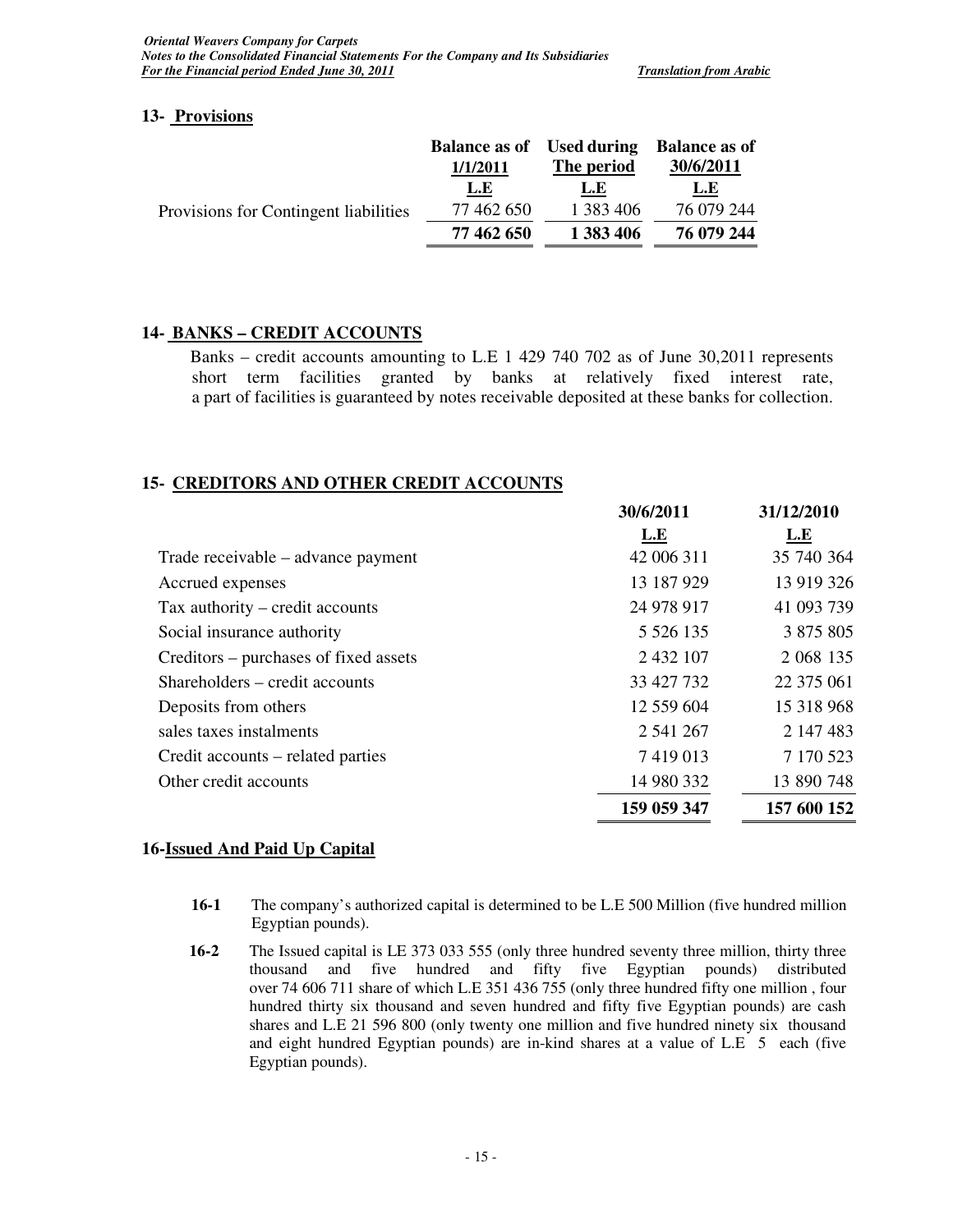- **16-3** According to the decision taken by the general assembly meeting held on March 21,2010 it was approved a stock dividend by one share per each three shares and to increase the issued capital to be in amount of LE 76 966 445. The Issued capital reached the amount of LE 450 000 000 distributed over 90 000 000 shares which 428 403 200 (only four hundred twenty eight million four hundred and three thousand and two hundred Egyptian pounds) are cash shares and 21 596 800 (only twenty one million and five hundred ninety six thousand and eight hundred Egyptian pounds) are in-kind shares at a value of L.E 5 each and it had been registered at the commercial register at July 14, 2010.
- **16-4** The company's shares are centrally kept at Misr for Central Clearing, Depositary and Registry Co. and those shares are traded in Cairo and Alexandria stocks exchange market.

#### **17-Reserves**

|                 | 30/06/2011<br><u>L.E</u> | 31/12/2010<br><u>L.E</u> |
|-----------------|--------------------------|--------------------------|
| Legal reserve   | 1 017 970 166            | 1 007 737 454            |
| General reserve | 280 468 181              | 280 468 181              |
| Special reserve | 59 973 828               | 59 973 828               |
| Capital reserve | 7 487 468                | 408 872                  |
|                 | 1 365 899 643            | 1 348 588 335            |

**Minority** 

### **18-MINORITY INTEREST**

|                                            | L.E         | MINOTITY<br>interest in the<br>net profit of<br><b>Subsidiaries</b><br><u>L.E</u> | <b>Balance as of</b><br>30/06/2011<br><u>L.E</u> | <b>Balance as of</b><br>31/12/2010<br><u>L.E</u> |
|--------------------------------------------|-------------|-----------------------------------------------------------------------------------|--------------------------------------------------|--------------------------------------------------|
| Orientals Weavers Co. Fibres (O.W.F)       | 422 881     | 104 998                                                                           | 527 879                                          | 2 2 2 3 0 8 3                                    |
| Orientals Weavers international Co (O.W.I) | 67 700      | 4 0 2 3                                                                           | 71 723                                           | 16 370 984                                       |
| <b>MAC Carpet Mills</b>                    | 166 470 522 | 5 222 549                                                                         | 171 693 071                                      | 167 289 813                                      |
| Egyptian fibres Co. EFCO                   | 14 653 407  | 1 345 749                                                                         | 15 999 156                                       | 18 898 094                                       |
| <b>EFCO</b> Modern Fibres                  | 12 420 652  | 2 078 032                                                                         | 14 498 684                                       | 13 976 402                                       |
| Oriental Weavers – China                   | 500 256     | 2893                                                                              | 503 149                                          | 475 300                                          |
| New MAC                                    | 763 518     | 131811                                                                            | 895 329                                          | 748 775                                          |
|                                            | 195 298 936 | 8 890 055                                                                         | 204 188 991                                      | 219 982 451                                      |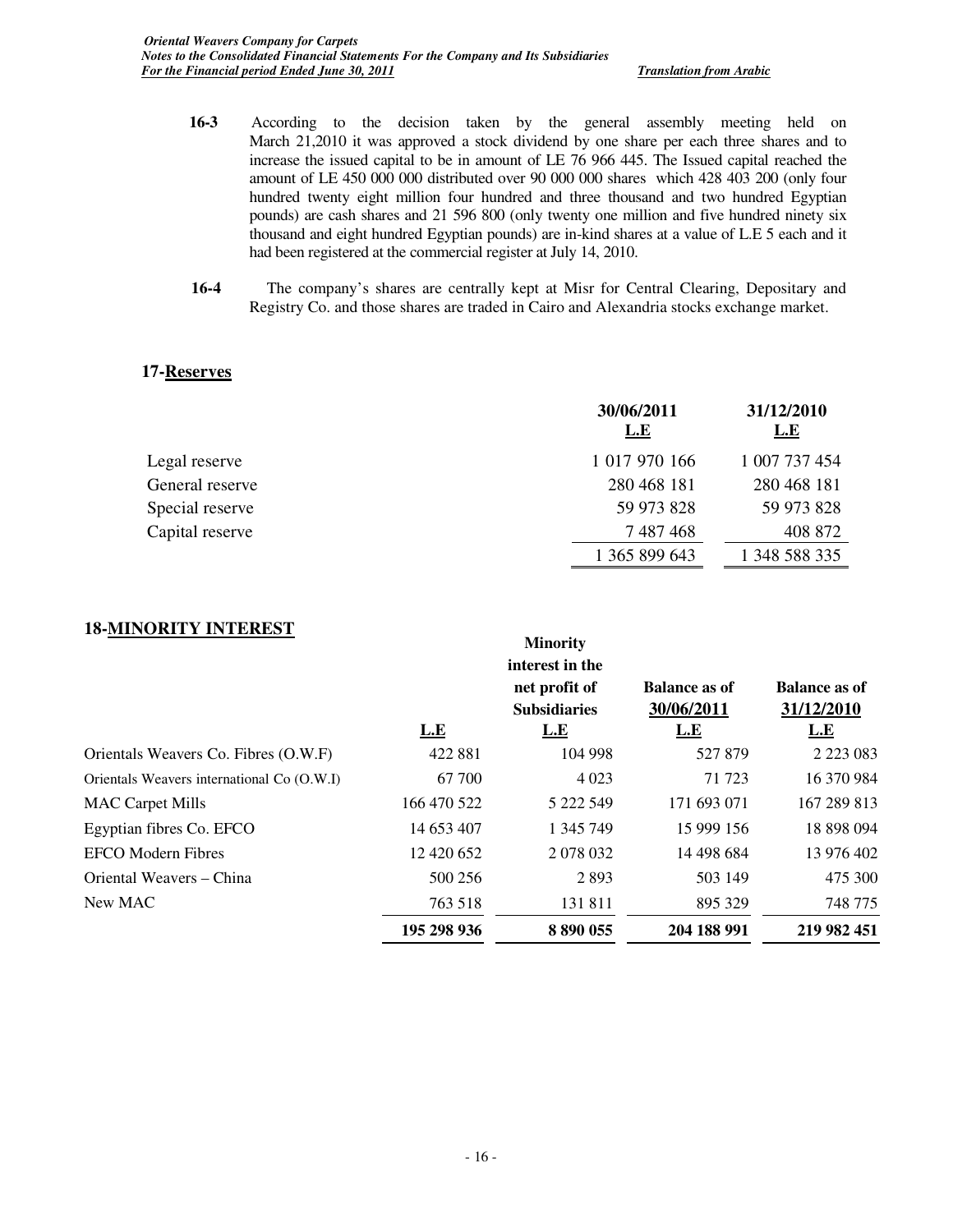#### Oriental Weavers Company for Carpets

Notes to the Consolidated Financial Statements For the Company and Its Subsidiaries

For the Financial period Ended June 30,2011

#### 19-LONG TERM LOANS

 $\mathbf{r}$ 

|                                         |            |              | <b>Balance</b> |                         |                          |                          |              |                                                                                                                                                                                                                                                                                                                       |
|-----------------------------------------|------------|--------------|----------------|-------------------------|--------------------------|--------------------------|--------------|-----------------------------------------------------------------------------------------------------------------------------------------------------------------------------------------------------------------------------------------------------------------------------------------------------------------------|
|                                         |            | Principal of | of the loan    | Balance as of 30/6/2011 |                          | Balance as of 31/12/2010 |              |                                                                                                                                                                                                                                                                                                                       |
|                                         |            | the loan in  | as of          | current portion         | long term                | current portion          | long term    |                                                                                                                                                                                                                                                                                                                       |
|                                         | Loan       | original     | 30/6/2011      | due in one year         | installments             | due in one year          | installments |                                                                                                                                                                                                                                                                                                                       |
| <b>BANK</b>                             | Currency   | Currency     | L.E.           | <u>L.E.</u>             | L.E.                     | <u>L.E.</u>              | L.E.         |                                                                                                                                                                                                                                                                                                                       |
| <b>Export Development Bank of Egypt</b> |            |              |                |                         |                          |                          |              | <b>Terms of Payment</b>                                                                                                                                                                                                                                                                                               |
| Export Development Bank of Egypt (1)    | <b>USD</b> | 2 500 000    | 5 950 000      | 2 975 000               | 2975000                  | 2 895 000                | 4 342 500    | The principal of the loan shall be settled over 10 equal semi annual installments starting from<br>$30/11/2008$ till $31/5/2013$ the interest and commissions, shall be computed and paid upon                                                                                                                        |
| Export Development Bank of Egypt (2)    | <b>USD</b> | 5 619 556    | 13 373 800     | 6 687 800               | 6 686 000                | 6 507 446                |              | contract contract<br>the contract of the contract<br>9 760 675 The principal of the loan shall be settled over 10 equal semi annual installments starting from<br>$31/12/2008$ till $31/12/2013$ , the interest and commissions shall be computed and paid upon<br>and the property and the property of the community |
| Export Development Bank of Egypt (3)    | <b>USD</b> | 25 000 000   | 59 600 000     | 59 600 000              | $\overline{\phantom{a}}$ | 58 000 000               |              | 29 000 000 The principal of the loan shall be settled over 10 equal quarter annual installments starting from<br>$31/3/2010$ till $30/6/2012$ , the interest and commissions shall be computed and paid upon its                                                                                                      |
|                                         |            |              | 78 923 800     | 69 262 800              | 9 661 000                | 67 402 446               | 43 103 175   |                                                                                                                                                                                                                                                                                                                       |
| <b>Barcleys Bank</b>                    | <b>USD</b> | 4 000 000    | 14 287 140     | 4760000                 | 9 5 27 140               | 4 632 000                | 11 588 106   | medium term loan to be paid over 10 equal installments semi annual for june and december in<br>every year. The first installment will be accrued within december 2009 with interest rate 3%<br>above libour.                                                                                                          |
| HSE(1)                                  | <b>USD</b> | 4 000 000    | 16 660 000     | 4760000                 | 11 900 000               | 4 632 000                | 13 896 000   | Medium term loan to be paid over 10 equal installments semi annual for june and december in<br>every year. The first installment will be required within june, 2010 with interest rate 3% above<br>libour.                                                                                                            |
| HSE(2)                                  | <b>USD</b> | 21 000 000   | 117 384 575    | 12 554 500              | 104 830 075              | 12 827 571               | 108 119 739  | The principal of the loan shall be settled over 73 monthly installments began at<br>december, 2010 till december, 2016. The interest and commissions shall be computed at<br>interest rate 3% above libour                                                                                                            |
|                                         |            |              | 134 044 575    | 17 314 500              | 116 730 075              | 17 459 571               | 122 015 739  |                                                                                                                                                                                                                                                                                                                       |
| <b>NSGB</b>                             | <b>USD</b> | 18 000 000   | 22 077 003     | 8 8 29 8 00             | 13 247 203               | 8 593 462                | 17 186 605   | The principal of the loan shall be settled over 10 equal semi annual installments starting from<br>$26/4/2009$ till $26/10/2013$ , the interest and commission shall be computed and paid annually<br>at an interest rate 10.25% including highest debit Balance commission while Draw down                           |
| <b>Brought forward</b>                  |            |              | 249 332 518    | 100 167 100             | 149 165 418              | 98 087 479               | 193 893 625  |                                                                                                                                                                                                                                                                                                                       |

Translation from arabic terms of the set of the set of the set of the set of the set of the set of the set of the set of the set of the set of the set of the set of the set of the set of the set of the set of the set of th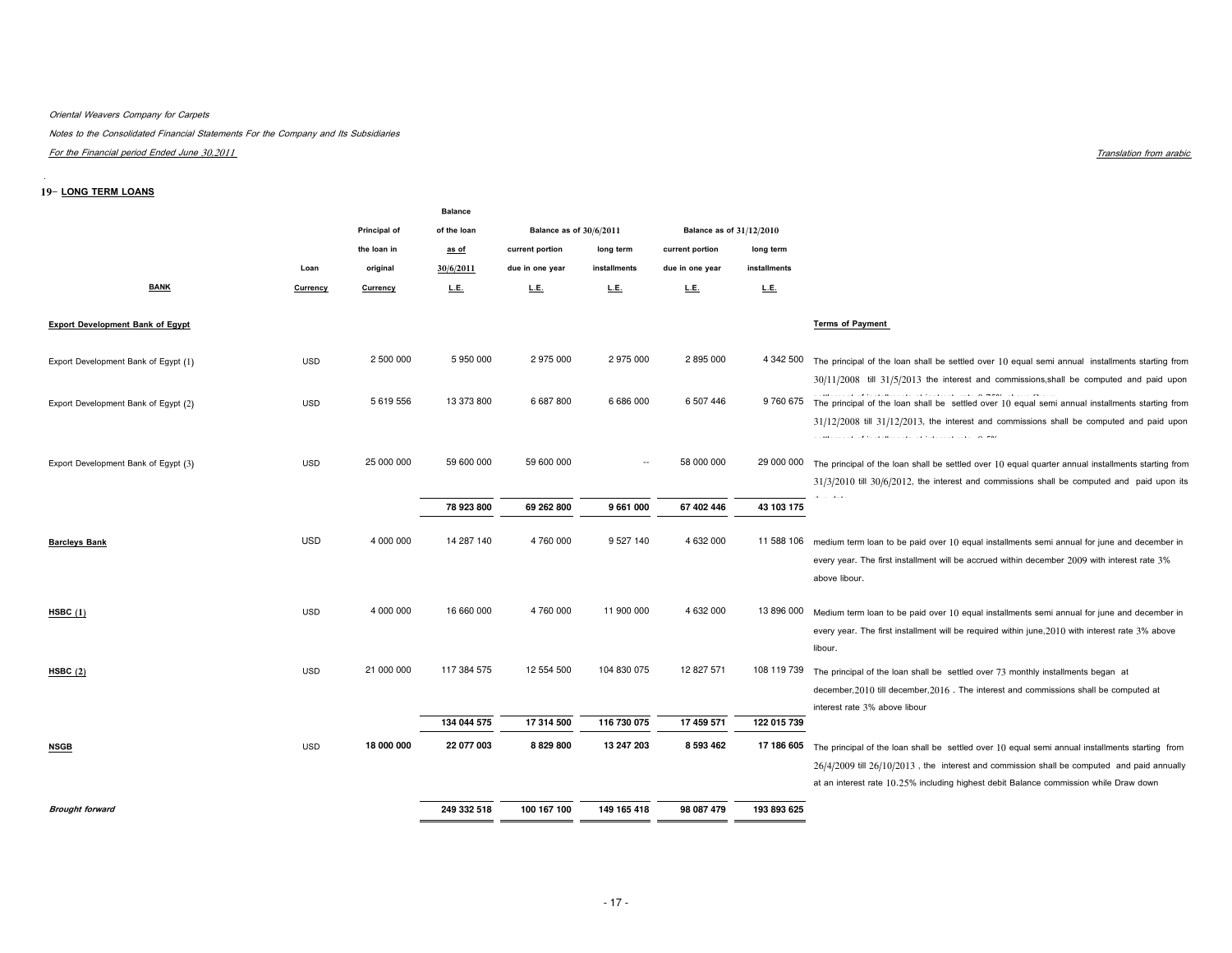#### Oriental Weavers Company for Carpets

Notes to the Consolidated Financial Statements For the Company and Its Subsidiaries

For the Financial period Ended June 30,2011

|            | Principal of     | of the loan                           |                                        |                                        |                                                      |                                |                                                                                                                          |
|------------|------------------|---------------------------------------|----------------------------------------|----------------------------------------|------------------------------------------------------|--------------------------------|--------------------------------------------------------------------------------------------------------------------------|
|            | the loan in      | as of                                 | current portion                        | long term                              | current portion                                      | long term                      |                                                                                                                          |
| Loan       | original         | 30/6/2011                             | due in one year                        | installments                           | due in one year                                      | installments                   |                                                                                                                          |
| Currency   | Currency         | L.E.                                  | L.E.                                   | <b>L.E.</b>                            | L.E.                                                 | L.E.                           | <b>Terms of Payment</b>                                                                                                  |
|            |                  |                                       |                                        |                                        |                                                      |                                |                                                                                                                          |
|            |                  | 249 332 518                           | 100 167 100                            | 149 165 418                            | 98 087 479                                           | 193 893 625                    |                                                                                                                          |
|            |                  |                                       |                                        |                                        |                                                      |                                |                                                                                                                          |
| <b>USD</b> | 25 000 000       | 89 400 000                            | 59 600 000                             | 29 800 000                             | 58 000 000                                           |                                | The principal of the loan shall be settled over 10 equal quarter installments starting from                              |
|            |                  |                                       |                                        |                                        |                                                      |                                | $1/9/2010$ till $1/12/2012$ , the interest and commission shall be computed and paid upon its                            |
|            |                  |                                       |                                        |                                        |                                                      |                                |                                                                                                                          |
| <b>USD</b> |                  | 34 786 070                            | $\sim$ $-$                             | 34 786 070                             |                                                      |                                | Other loans in US dollar granted to Oriental Weavers Co. U.S.A                                                           |
|            |                  |                                       |                                        |                                        |                                                      |                                |                                                                                                                          |
| <b>USD</b> | 25 000 000       | 94 819 190                            | 54 181 818                             | 40 637 372                             | 52 727 272                                           | 65 910 069                     | The principal of the loan shall be settled over 11 equal quarter installments starting from                              |
|            |                  |                                       |                                        |                                        |                                                      |                                | $1/8/2010$ till $1/2/2013$ , the interest and commission shall be computed and paid upon its                             |
|            |                  |                                       |                                        |                                        |                                                      |                                |                                                                                                                          |
|            |                  |                                       |                                        |                                        |                                                      |                                | The principal of the loan shall be settled over 20 equal quarter installments starting from                              |
|            |                  |                                       |                                        |                                        |                                                      |                                |                                                                                                                          |
|            |                  |                                       |                                        |                                        |                                                      |                                | $31/8/2012$ till $31/5/2017$ , the interest and commission shall be computed and paid upon its                           |
|            |                  |                                       |                                        |                                        |                                                      |                                |                                                                                                                          |
|            |                  |                                       |                                        |                                        |                                                      |                                |                                                                                                                          |
| <b>USD</b> | 20 000 000       | 29 800 000                            | 29 800 000                             | н.                                     | 38 666 669                                           |                                | The principal of the loan shall be setteled over 12 equal quarter installments starting from                             |
|            |                  |                                       |                                        |                                        |                                                      |                                | $30/6/2009$ till $31/3/2012$ . the interest and commissions shall be computed and paid up on its                         |
|            |                  |                                       |                                        |                                        |                                                      |                                |                                                                                                                          |
|            |                  |                                       |                                        | $\sim$                                 |                                                      |                                | The principal of the loan shall be setteled over 10 equal quarter installments with a grace                              |
|            |                  |                                       |                                        |                                        |                                                      |                                | period of six months starting from the end of grace period at annual interest 11.5%.                                     |
| <b>USD</b> | 3846316          | 10 222 652                            | 5 111 325                              | 5 111 327                              | 4 974 568                                            |                                | The principal of the loan shall be setteled over 18 equal quarter installments starting from                             |
|            |                  |                                       |                                        |                                        |                                                      |                                | february 2009 with at interest rate 1.25% over libour, the interst and commission shall be                               |
|            |                  |                                       |                                        |                                        |                                                      |                                |                                                                                                                          |
| <b>USD</b> |                  |                                       |                                        |                                        |                                                      |                                | medium term loan to be paid over 8 equal semi annual installments for January and July in                                |
|            |                  |                                       |                                        |                                        |                                                      |                                | every year. The first installment will be accrued within January 2010 with interest rate 2.4%                            |
|            |                  | 63 416 402                            | 43 430 075                             | 19 986 327                             | 52 059 987                                           | 34 003 515                     |                                                                                                                          |
|            |                  | 740 354 180                           | 257 378 993                            | 482 975 187                            | 260 874 738                                          | 582 341 572                    |                                                                                                                          |
|            | <b>USD</b><br>LE | 35 000 000<br>12 000 000<br>5 000 000 | 208 600 000<br>4 800 000<br>18 593 750 | <b>Balance</b><br>4 800 000<br>3718750 | Balance as of 30/6/2011<br>208 600 000<br>14 875 000 | $--$<br>4 800 000<br>3 618 750 | Balance as of 31/12/2010<br>58 000 000<br>27 534 363<br>203 000 000<br>9 666 663<br>2 400 000<br>7 461 852<br>14 475 000 |

-The loans are granted to the company against a first class commercial pledge on machinary , equipments and all tangible and intangible assets of the company

Translation from arabic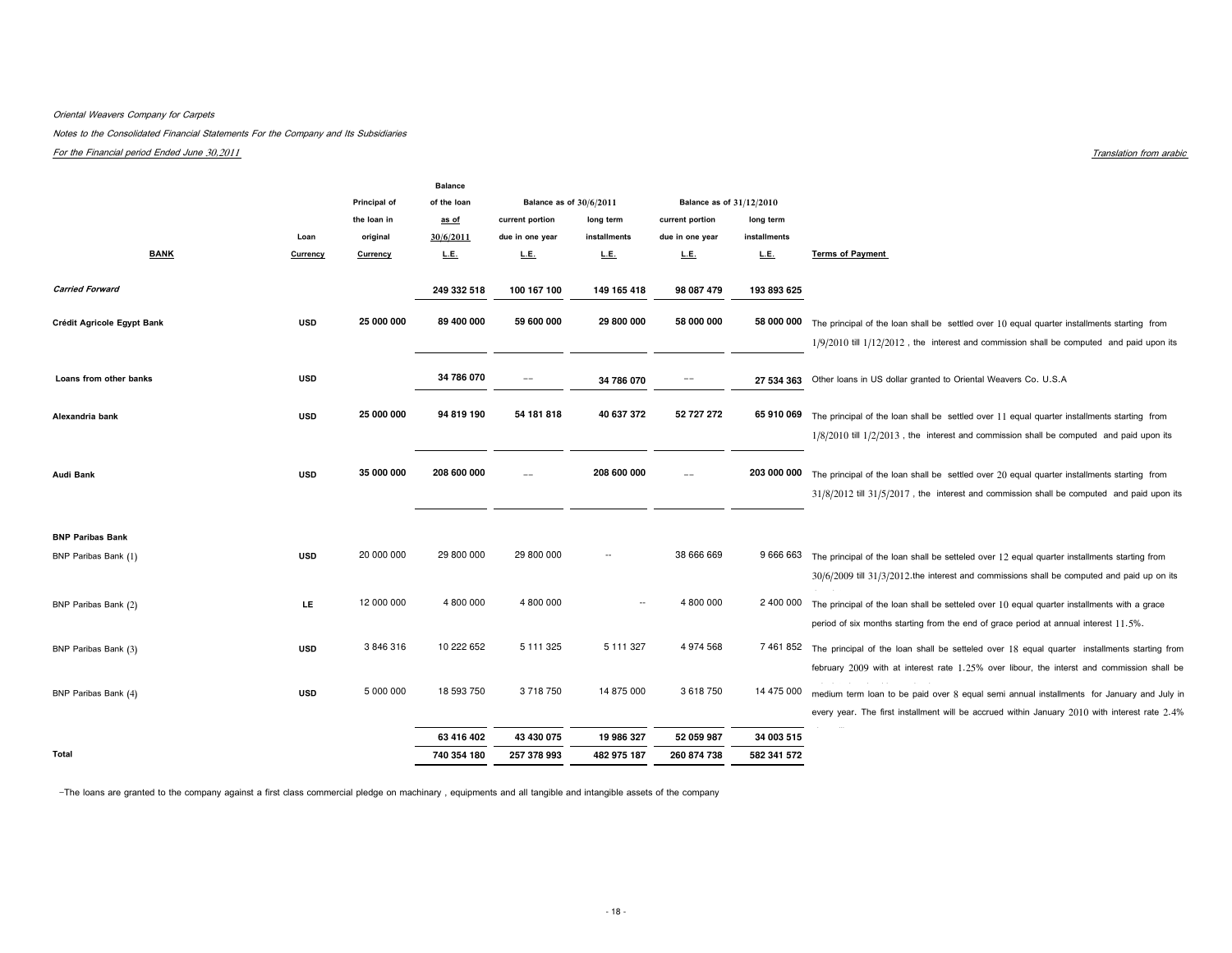## **20- DEFERRED SALES TAXES INSTALMENTS**

|                                                                                                                                                                                                                                                                                                                                                                                             | Note<br>N <sub>0</sub> | 30/06/2011<br>L.E        | 31/12/2010<br>L.E |
|---------------------------------------------------------------------------------------------------------------------------------------------------------------------------------------------------------------------------------------------------------------------------------------------------------------------------------------------------------------------------------------------|------------------------|--------------------------|-------------------|
| Deferred sales tax instalments represents<br>the accrued sales tax on the plants<br>machinery and equipment which will be<br>paid on seven equal annual instalments,<br>after a grace period of three years, against<br>the letter of guarantee covering these<br>amounts issued in favour of sales tax<br>authority as a security for the settlement of<br>these liabilities on due dates. |                        | 478 393                  | 868 626           |
| Instalments due within one year were<br>classified as part of current liabilities<br>under the item of long term liabilities -<br>current portion.                                                                                                                                                                                                                                          | (23)                   | (239198)                 | (390 233)         |
|                                                                                                                                                                                                                                                                                                                                                                                             |                        | 239 195                  | 478 393           |
| <b>HOUSING AND DEVELOPMENT BANK LOAN</b><br>21-                                                                                                                                                                                                                                                                                                                                             |                        |                          |                   |
|                                                                                                                                                                                                                                                                                                                                                                                             | Note<br>No             | 30/06/2011<br><u>L.E</u> | 31/12/2010<br>L.E |
| Balance of this item represents the remaining<br>amount due to bank of housing and<br>development against purchasing housing<br>units for employees in $10^{th}$ of Ramadan city.<br>Payment shall be made on equal monthly<br>instalments for 27 years.                                                                                                                                    |                        | 819 850                  | 852 388           |
| Instalments due within one year were<br>classified as part of current liabilities under<br>the item of long term liabilities - current<br>portion.                                                                                                                                                                                                                                          | (23)                   | (229 466)                | (125 855)         |
|                                                                                                                                                                                                                                                                                                                                                                                             |                        |                          | 726 533           |
|                                                                                                                                                                                                                                                                                                                                                                                             |                        | 590 384                  |                   |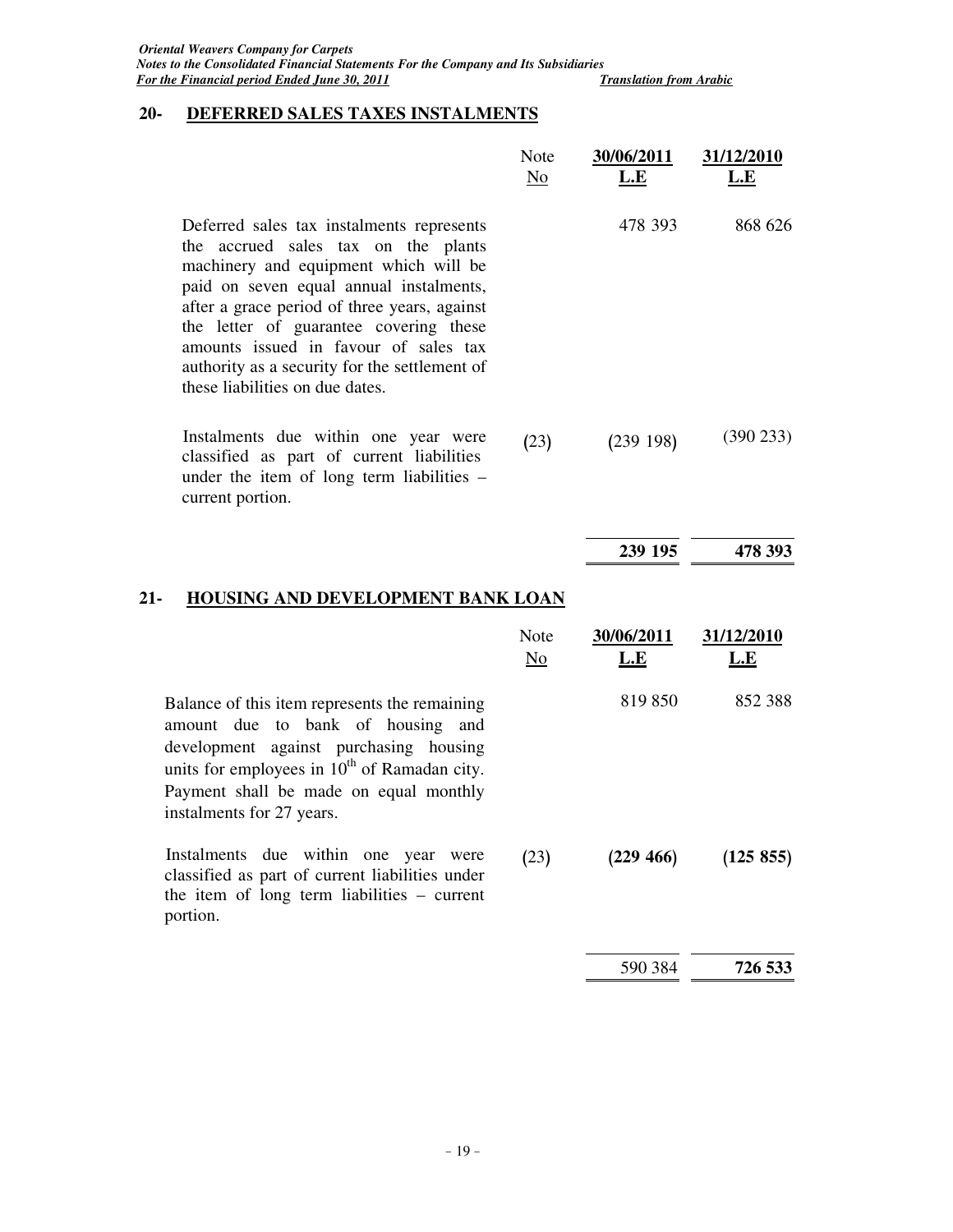### **22- CREDITORS – PURCHASE OF FIXED ASSETS**

|                                                                                                                                                                                      | Note<br>No | 30/06/2011<br>L.E | 31/12/2010<br>L.E |
|--------------------------------------------------------------------------------------------------------------------------------------------------------------------------------------|------------|-------------------|-------------------|
| Balance of this item represents the<br>remaining amount due to $10^{th}$ of<br>Ramadan city organization in return of<br>purchasing a piece of land in $10^{th}$ of<br>Ramadan city. |            | 3 268 835         | 5 809 707         |
| Instalments due within the year were<br>classified as part of the current<br>liabilities in the balance sheet under<br>the item of long term liabilities $-$ Due<br>within one year. | (23)       | (2750651)         | (2793676)         |
|                                                                                                                                                                                      |            | 518 184           | 3 016 031         |

### **23- LONG TERM LIABILITIES – CURRENT PORTIONS**

| Note<br>$\underline{\mathrm{No}}$ | 30/06/2011<br>L.E | 31/12/2010<br>L.E |
|-----------------------------------|-------------------|-------------------|
| (19)                              | 257 378 993       | 260 874 738       |
| (20)                              | 239 198           | 390 233           |
| (21)                              | 229 466           | 125 855           |
| (22)                              | 2 750 651         | 2 793 676         |
|                                   | 260 598 308       | 264 184 502       |
|                                   |                   |                   |

### **24- DEFERRED TAX**

### **Deferred tax Assets and liabilities**

|                                           |                                     | 30/06/2011   | 31/12/2010    |                    |  |
|-------------------------------------------|-------------------------------------|--------------|---------------|--------------------|--|
|                                           | <b>Liabilities</b><br><b>Assets</b> |              | <b>Assets</b> | <b>Liabilities</b> |  |
|                                           | <u>L.E</u>                          | <u>L.E</u>   | <u>L.E</u>    | <u>L.E</u>         |  |
| Temporary tax differences $-$ O.W. (USA)  | 27 075 714                          |              | 26 348 849    |                    |  |
| Fixed assets                              |                                     | (23 390 100) |               | (22626019)         |  |
| Total deferred tax assets / (liabilities) | 27 075 714                          | (23 390 100) | 26 348 849    | (22626019)         |  |
| Net deferred tax assets                   | 3 685 614                           |              | 3722830       |                    |  |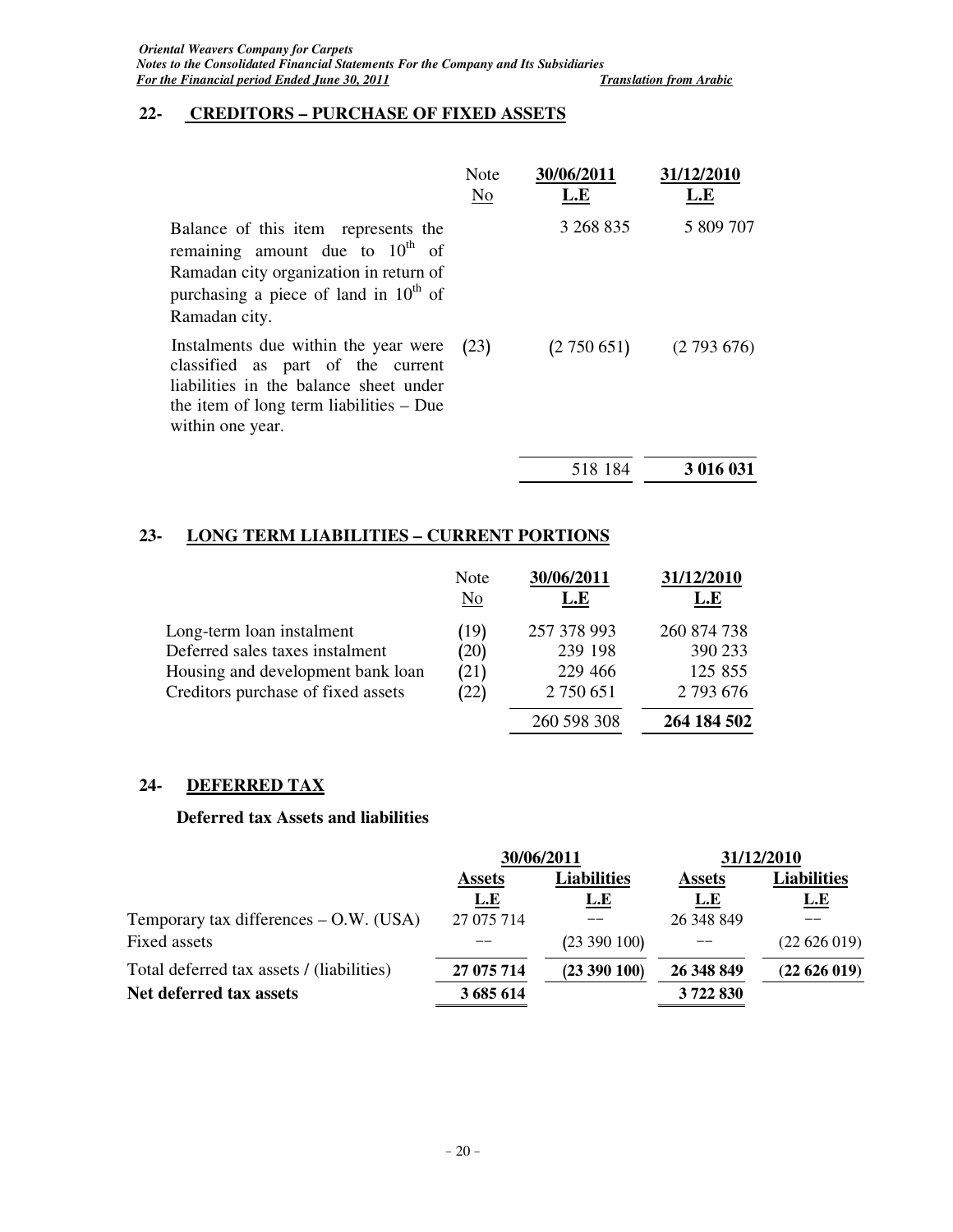### **25- BASIC EARNING PER SHARE FOR THE PERIOD**

Basic earning per share determined in the period profits as follows:-

|                                                                  | From $1/4/2011$<br>To 30/6/2011<br><u>L.E</u> | From $1/1/2011$<br>To 30/6/2011<br>L.E | From 1/4/2010<br>To 30/6/2010<br>L.E | From $1/1/2010$<br>To 30/6/2010<br>L.E |
|------------------------------------------------------------------|-----------------------------------------------|----------------------------------------|--------------------------------------|----------------------------------------|
| Net profit for the period                                        | 58 025 548                                    | 135 661 010                            | 60 696 638                           | 152 496 387                            |
| Weighted average number of shares<br>available during the period | 88 680 969                                    | 88 680 969                             | 88 490 284                           | 88 490 284                             |
| Basic earning per share for the period                           | 0.65                                          | 1.53                                   | 0.69                                 | 1.72                                   |

### **26- TREASURY STOCKS**

|                                                                                | 30/6/2011     |            | 31/12/2010    |            |
|--------------------------------------------------------------------------------|---------------|------------|---------------|------------|
|                                                                                | No. of        | Amount     | No. of        | Amount     |
| <b>Description</b>                                                             | <b>Stocks</b> | L.E        | <b>Stocks</b> | <u>L.E</u> |
| The owned Shares by Oriental weavers<br>Co.- U.S.A (OW U.S.A) "Subsidiary Co." | 1 3 1 9 0 3 1 | 14 596 505 | 1 319 031     | 14 596 505 |

### **27- CONTINGENT LIABILITIES**

L.G'S Issued By Banks in favour of the company and its subsidiaries to third parties as of June 30, 2011 amounted to L.E 11 368 587 Also Contingent liabilities from L.C'S in that date amounted to L.E 61 190 789

### **28**- **CAPITAL COMMITMENTS**

The capital commitments as of June 30, 2011 amounted to L.E 27 298 722 Represents the value of new extension related to show Rooms and completion of construction in progress.

### **29- TAX POSITION**

### **29-1 Corporate Tax**

- The company was inspected till December 31, 2004 and the assessed tax differences were paid.
- The company has inspected from years 2005 & 2008, the company has not been informed for application.
- The company submits its annual tax return regularly on legal dates.

### **29-2 Salaries & Wages Tax**

- The company was inspected till December 31, 2007 and the assessed tax differences were paid.
- The company submits its tax return on the legal dates.

### **29-3 Sales Tax**

- The company was inspected till December 31, 2006 and the assessed tax differences were paid.
- The company submits the monthly tax return on the legal dates.